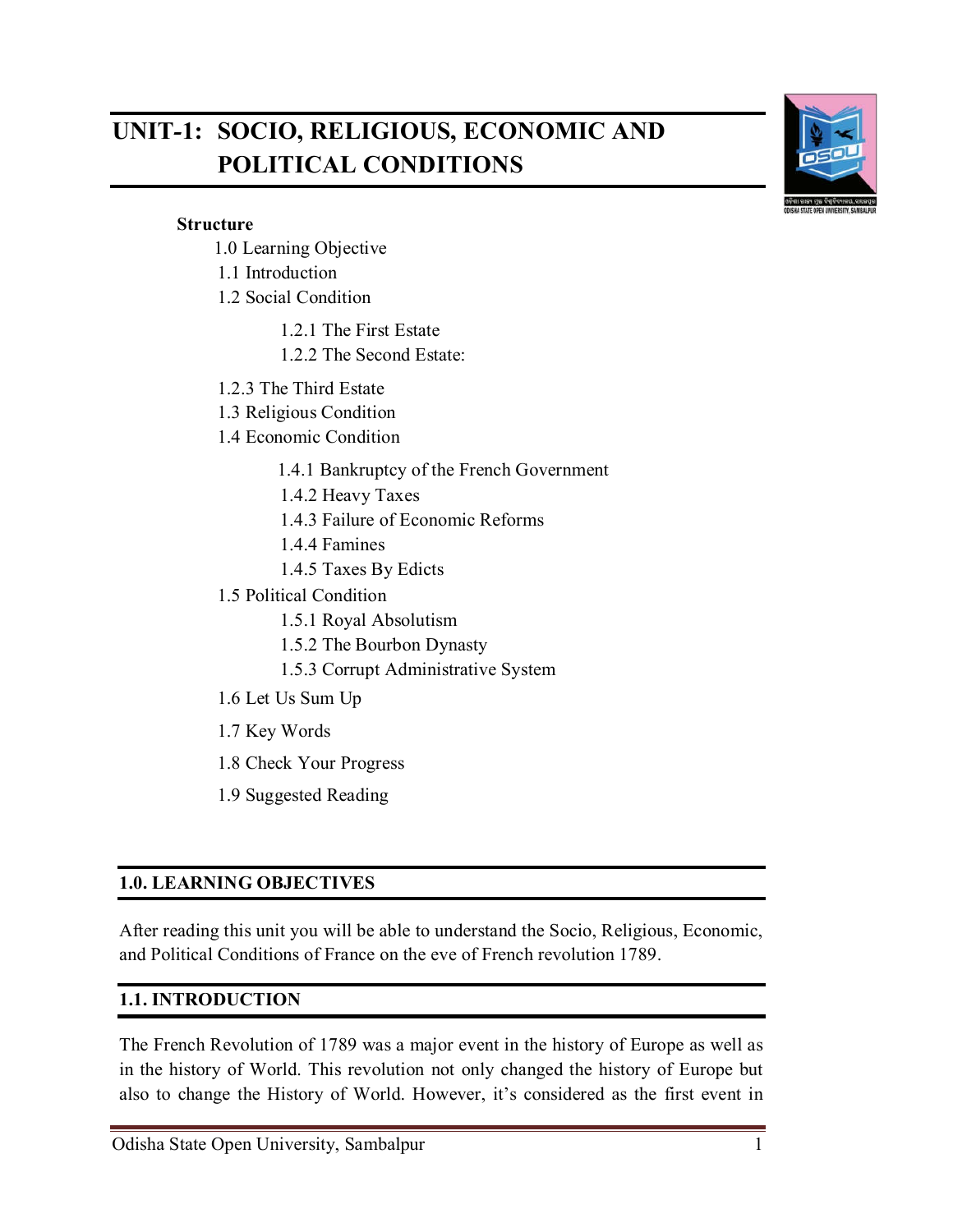

European history to completely deny the old regime. In the second half of the 18th century, the very roots of the long-established social, political, and economic foundations of the French society based on privileges, hierarchy, and traditions were questioned by the common people. The French people strove hard to build a new society based on the principles of freedom, equality and fraternity. However, 'Robert Palmer' has pointed out that the French revolution was the French phase of a general European revolution. This revolution influenced the world of thoughts, political ideas, Social organization, and economy. It was the France which tasted and felt the impacts of this change. French revolution was the most well-prepared event of the modern world history.

In the 18th century, like many other parts of Europe, France was ruled by an autocratic ruling dynasty that had faith in autocratic rule and the successors of this dynast claimed the throne by divine right. The name of this dynasty was the Bourbon dynasty. The power of the ruling family was not checked by any constitutional body. Besides, the State-General which was the only national assembly of France had ceased to meet from 1614. The absolute power of the French monarchy reached its highest watermark during the reign of Louis XIV. The ministers like 'Richelileau' and 'Mazzarine' and monarchs like Louis XIV made it absolute. One can imagine the thoughts of Louis XIV from his famous remark, "The State, it is myself". During the reign of Louis XV, the situation of French society further deteriorated and he was a Butterfly king averse to hard work. Comparatively the next ruler Louis XVI was much better than his ancestors. He was good and well-meaning in nature. But he was manipulated and checked by his self-willed wife Maria Antionette and the real royal power to a great extent was enjoyed by the nobility and the bureaucracy.

Later on, due to the progress of modern scientific thoughts, the French administrative set up even the entire social structure faced increasing pressure for change. It made the crisis possible, but not unavoidable; it was not evident that France was on the brink of a revolution. The fluctuating economic activities in the 1770s and 1780s had made most of the peasants poorer and had not prevented the bourgeoisie from increasing its wealth. The need for change was caused mainly by the financial difficulties faced by the government of King Louis XVI due to its involvement in foreign wars. The French government did not make any effort to manage the financial matters of the state and the kings' attempt at reforming the financial structure of the state by heavy taxes on the common people, further led to the political crisis. Finally, the different sections of the French society demanded a permanent constitutional setup to regulate and coordinate the relationship between those governing and those being governed. The demand of the common people was not accepted and it was resisted by the monarchy and the nobility. Finally, in 1789, the common people revolted against the French monarch.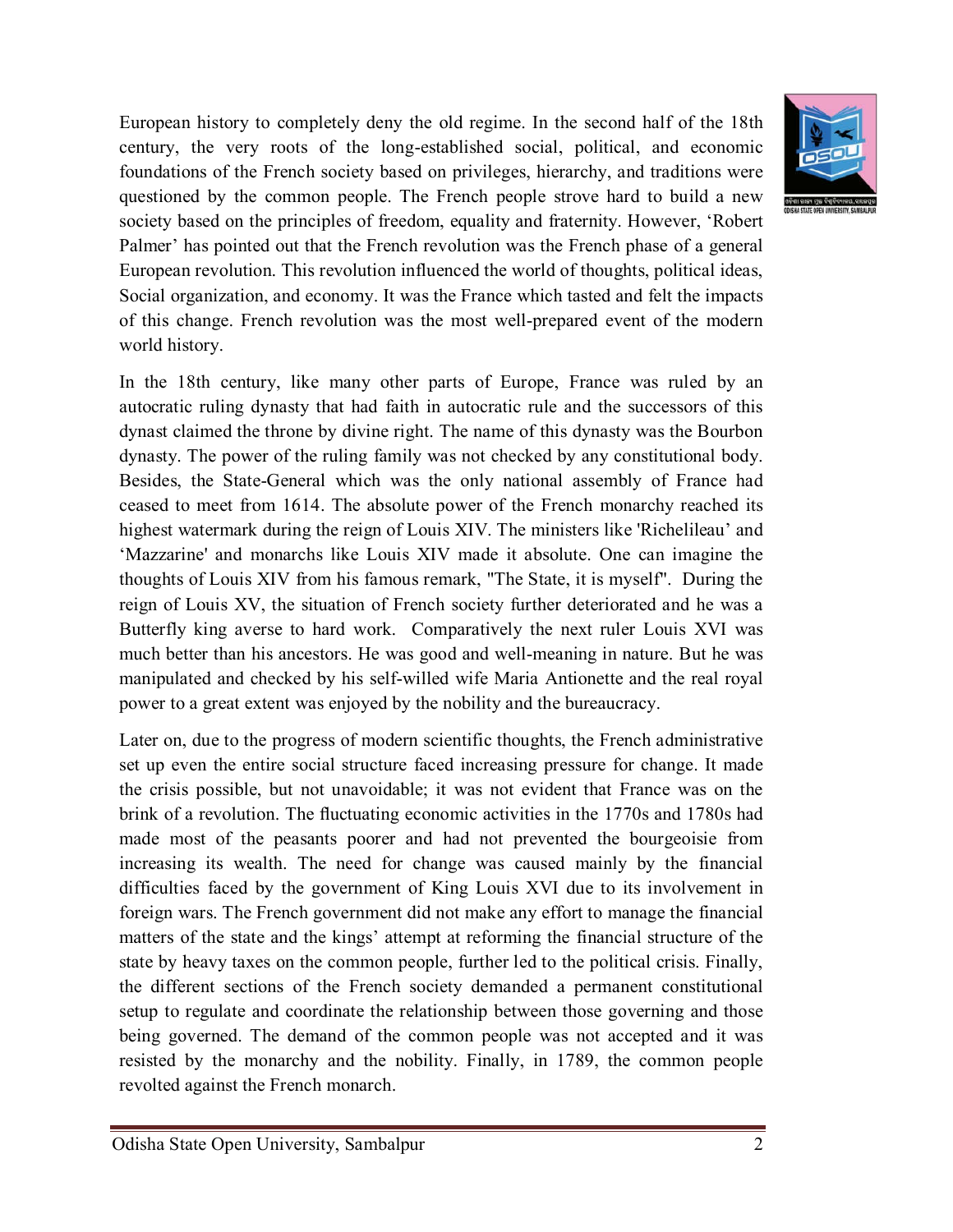

# **1.2. SOCIAL CONDITIONS**

Eighteenth-century Europe continued the legacies of medieval European society. The social condition in France on the eve of the French Revolution of 1789 was not at all good. It was antiquated, irrational, and oppressive. The French Society comprising 25 million people was divided into three estates namely the clergy belonging to the first estates, the noble belonging to the second estate, and the common people comprising the middle class and peasants belonging to the third estate.

### **1.2.1 The First Estate**

The clergy and the Aristocracy comprised one percent of the whole populace of France on the eve of the French Revolution. These two estates enjoyed all the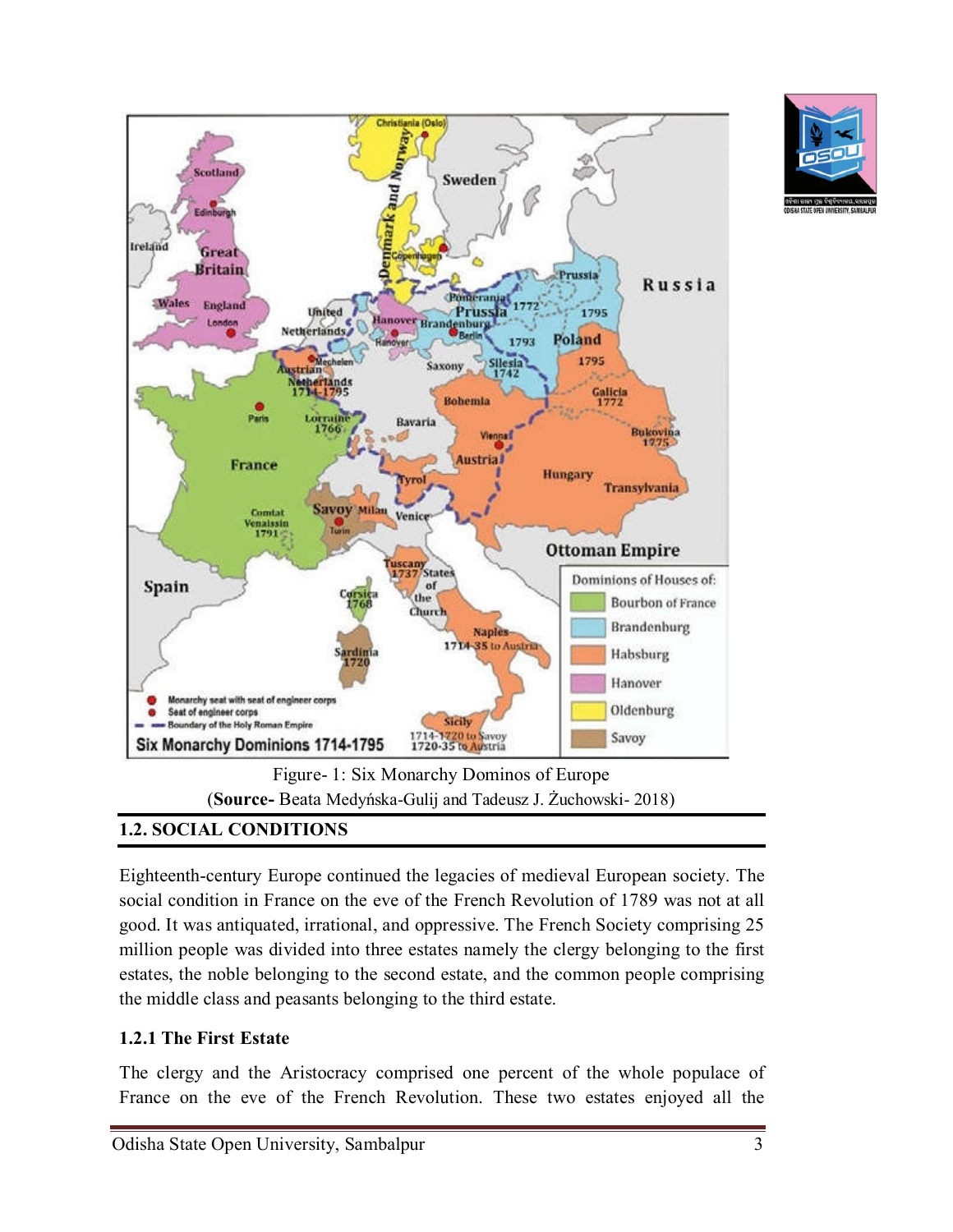facilities and power, of and were known as the privileged section of the society: (1) They owned maximum of the land in France; (2) They Collected feudal and church dues from the third estates; (3) they were exempted from the taxes; (4) The members of the First estates had a very close relationship with minister of the King. (5) Besides, they have been granted special favors at the same time as administering the law.



The higher clergy was comprised of archbishops, bishops, and abbots. They lived luxuriously in their palaces and monasteries. The Church owned nearly 1/5th of the land in France. The Church's land yielded massive revenue. In addition, the clergy accumulated tithes (One-10th of the full produce) on agricultural products.

Besides, a larger portion of the Church's revenue went to the higher clergy and they numbered around five to six thousand. Most of the higher clergy resided at the Royal Court. But on the other side, the large number of the lower clergy, who did the real and actual work, were deprived of many facilities those enjoyed by the higher clergy. While the higher clergy belonged to the nobility, the lower clergy usually belonged to the third estate.

## **1.2.2 The Second Estate**

The nobility of France occupied a special position in French society. They just claimed their position by birth and enjoyed certain numbers of privileges. They were known as the grand Nobles'. About a thousand of them lived at Versailles as courtiers. The country nobles lived on their estates, in the provinces. The new nobles were not the same as actual nobles by birth but were the men from the middle class who had grown rich and purchased the privileges of the nobility of the birth. They were known as the 'nobility of the robe'.

Gradually the nobles had lost much of their political power and either they had entered the army or the church. Besides, that a few official posts had been reserved for them in various public offices like ambassadors. Maximum numbers of nobles had no lands and derived their income from their old feudal rights. In addition, the nobles were not only exempted from certain numbers of taxes but also enjoyed special privileges which were serious and unhealthy for the peasants. The exclusive right of hunting was the chief pastime of the nobles, and this game destroyed the crops, of the peasants. On the other hand, the peasants had no right to disturb this game and due to the pleasure of the nobles, the peasants suffered a lot.

### **1.2.3 The Third Estate**

During the 18<sup>th</sup> century, France was an agricultural country and Peasants played an important role in agricultural productions. Out of the 25 million French populations, 93% belonged to the Third Estate. The third estate or the commoners formed a heterogeneous class and it was further subdivided into the bourgeoisie (middle class),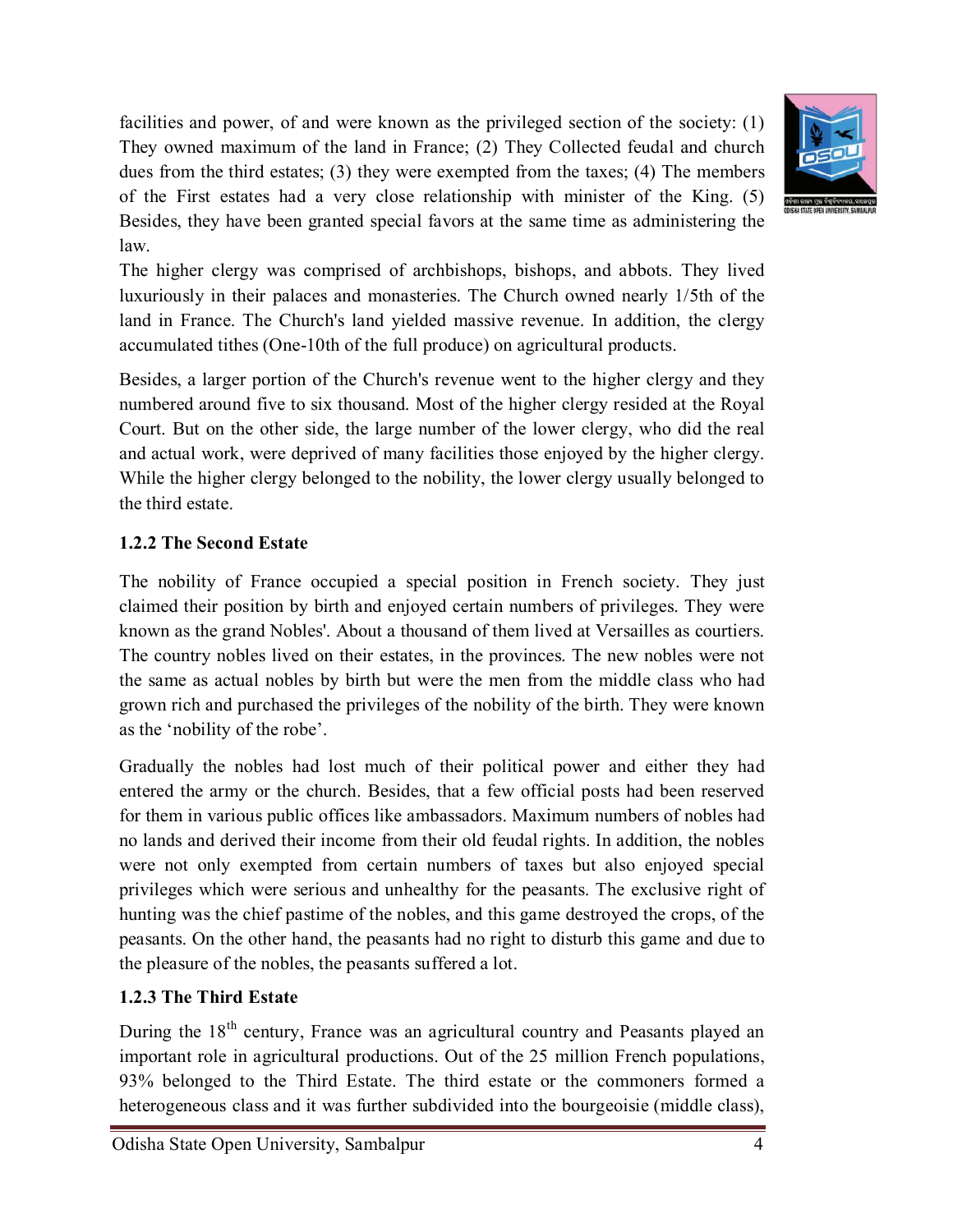the artisans, and the peasants. However, the bourgeoisie formed the topmost group of the Third Estate. The bourgeoisie was a heterogeneous class, and many of them were highly rich, intelligent, energetic, educated, the professionals, lawyers, physicians, teachers, merchants, bankers, etc. belonged to the bourgeoisie class. The only common characteristic among them was that they had no right of high birth and had no entry into the privileges of the nobility. All of them were victims of social inequality and formed an unprivileged class.



The artisans were settled in towns and cities. Comparatively the artisans were a smaller class as compared to the others. They had mostly engaged themselves in industrial sectors. However, the industrial life in France was not yet highly developed and the artisans were usually organized in guilds.

The peasants formed the majority of the third estate. The peasants' community was comprised of middle Peasants, small Peasants, leaseholders, and sharecroppers called Metayers. The upper-class people believed that the peasants were born to suffer and produce food for the upper classes. The peasants, as a whole, owned 30-40% of the French soil. One-third of the arable land of France belonged to them. Two third of the peasants were Métayer or sharecroppers who could only enjoy 20% of the produce of the land they cultivated after meeting all the demands of the landlords. Besides, some rentiers were temporary farmers of lord's acre and had no right on the land. Another group of peasants was called cottagers and they were landless peasants who served as agricultural laborers. However, the maximum numbers of peasants were serfs and they were situated on the bottom of the peasantry class. Out of every 20 peasants one was a serf. The serfs had no personal liberty and they were bound to offer physical labor to the landlords. They spent two to three days per week without taking any wage or food. The forced labor was named '*Corvee'*. The rest were free men who were dissatisfied and against the existing system and social organization.

The entire revenue of the state was raised from the third estate. The peasants paid nearly 55% in taxes of what they produced or earned. The peasants paid different types of taxes to the state, tithes to the Church, and feudal dues to the nobles. Besides, that the peasants were bound to pay tolls to the nobles for the use of the roads and bridges in their estates. The peasants were forced to use the flour mill, oven, and winepress of the nobles and paid for the service. "In France, there was a common maxim which said, "The noble fight, the clergy pray; and the people pay. In France, nearly  $9/10^{th}$  of the population died of hunger and  $1/10^{th}$  of indigestion.

The peasants were also bound to pay indirect taxes like the gabelle (salt tax). The salttax collectors were called 'gabellous'. Due to their harsh attitude, they were the most hated by the French people. In France, every family was following certain rules and they were bound by law to buy annually a specific amount of salt for consumption and other household purposes. On the other side, the price of the salt was very high in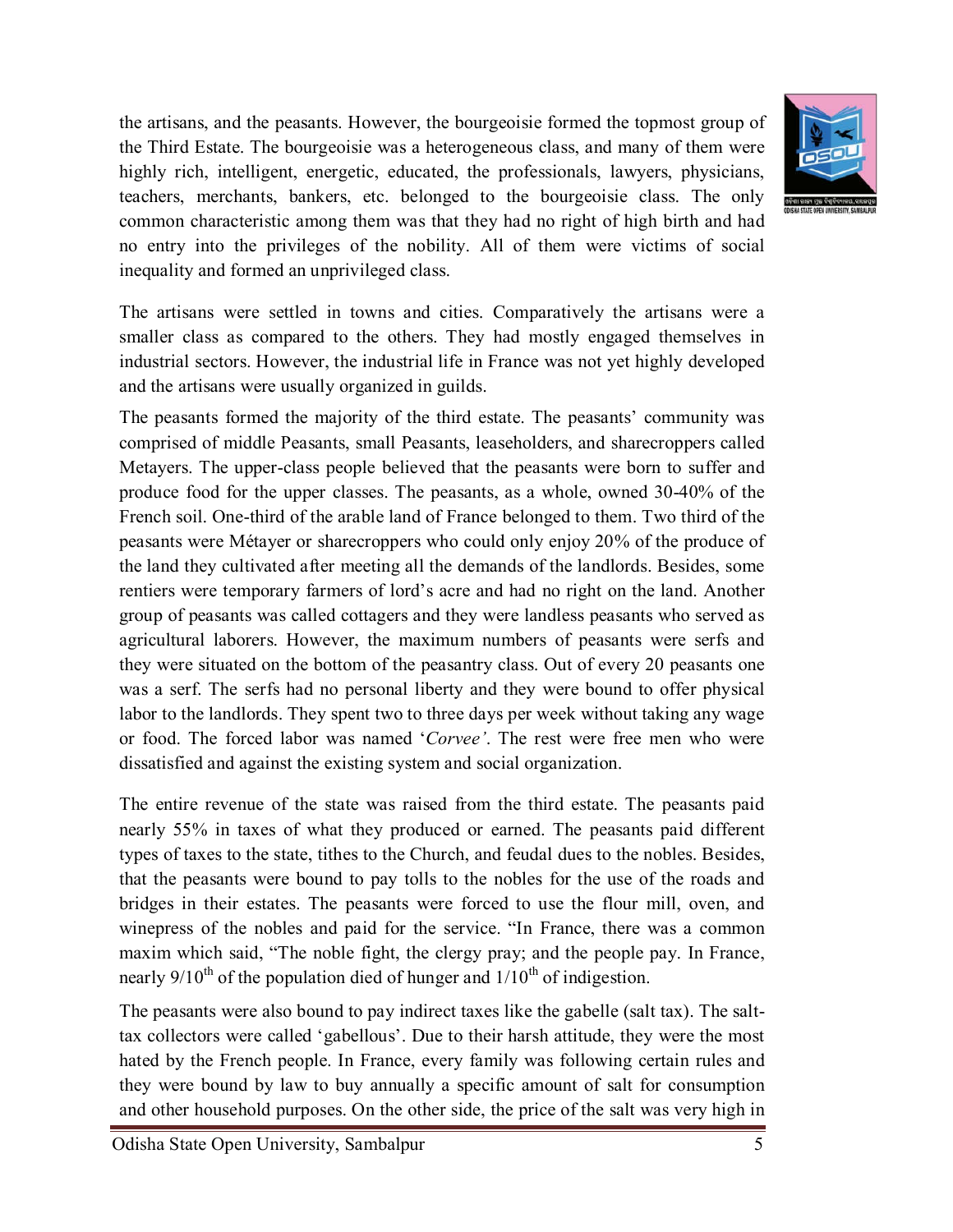the northern and central provinces of France and less in other parts of the country. It resulted in smuggling of the salt. The people were forced to collect salt from the provinces where the rate of the salt was very cheaper. Under these circumstances, the 'gabellous' used to make a house to house searches and harass the common people for hoarding of the salt. Besides, the salt tax, the common masses had to pay the excise duty, taille (property tax), customs duties, etc. The feudal dues include 'corvee' (forced labor) of two or three days and contribution in kind.



However, the French peasants, suppressed, oppressed, and depressed as they have opted for a change in their existing condition. Thus, the third estate desired a change in the government, society, and economic conditions. The large and growing middle class and some of the nobility and the working class had absorbed the ideology of equality and freedom of the individual.

## **1.3. RELIGIOUS CONDITION**

The clergies of France were included in upper-class people and nearly there were one and a half lac clergies and the number of religious centers was five thousand. Besides, there were 25 thousand members including both men and women each in all religious centers. Immorality was among them. The religious institution was very powerful and strong and it had a great impact on the administration. They had a strong chain from Priest of the village to Pope of Rome. Their officials included the Pope, Cardin cardinals, Archbishops, Archdikan, Bishop, Bikan, Abbot, etc.

The Gallican Church (Ancient Roman Catholic Church) of France was a powerful corporate body. By the 'Contract of Poisey', 1561 the French Clergy could not be taxed by the Government, without the consent of the church. They were immune from direct taxation of the king and enjoyed the right of self taxation. This seems to be odious when it is found that the French bishops enjoyed vast tax-free estates equal to 1/3th of the total land of the country.

The Roman Catholic had their monopoly in France. Reformist Protestants were minor in value in France. The massacre of Protestants was done at night on the day of the memory of Saint Bartholo in Paris. The clergies were rich, selfish, and luxurious. In the name of God and religion, all the worst things were going on very smoothly. There were two groups, within the clergies, the upper and lower clergies. However, within the two groups, the lower class was neglected by the uppers class. So there was huge turbulence among them.

To conduct spiritual and religious activities, the clergies had the responsibility to keep and maintain social morality. So they were given rights, concessions, possession of land, and the religious institutions had been very wealthy like feudal organizations. Even the consent of spiritual authority became essential to the king at the time of the coronation. Many evil traditions were continuing in France, all regulated by the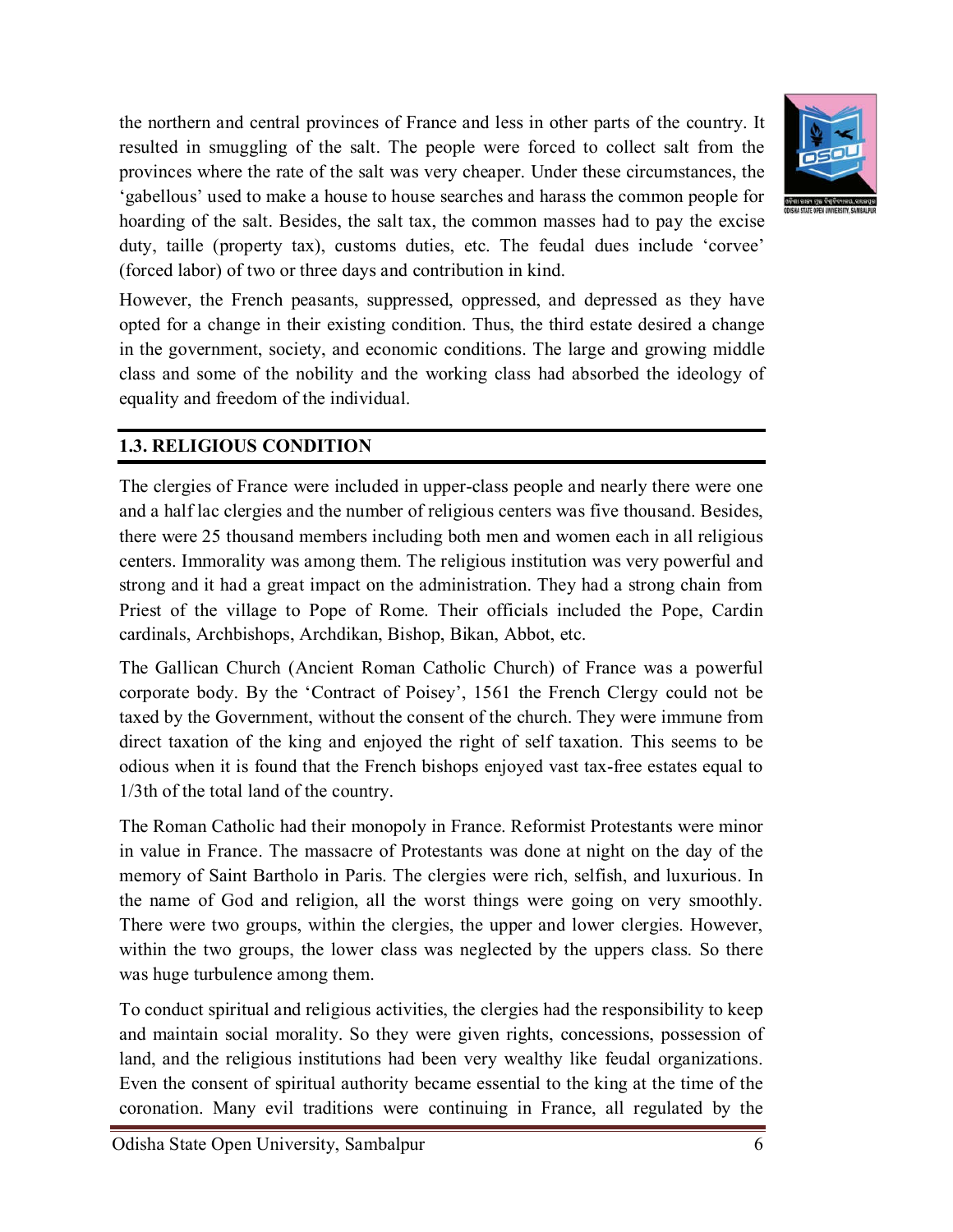clergies and the common people were exploited in every stage of their life. The unrest in this way was growing among the people against the religious centers and clergies. Finally, they started a revolution to change the existing government.



### **1.4. ECONOMIC CONDITIONS**

 $\leq$ 

The financial crisis of France was an important cause for the outbreak of the French Revolution. France was a vast museum of economic errors and the economic policy implemented by the French government was faulty. However, to understand the economic condition of the French people, we must look towards the economic condition of Europe as well as France during the  $18<sup>th</sup>$  century. Several factors were responsible for the economic crisis of France, but the most important was the existing tax system which placed the heavy tax burden over the third estate and virtually ignored the first two estates of their responsibilities.

## **1.4.1 Bankruptcy of the French Monarch**

During the eighteenth century, the French government spent beyond its limits on various profitless war fronts. Besides, the government involved itself and spent in various projects that create economic instability in France. To maintain financial stability and recover from the economic crisis the French Government followed a policy of meeting the deficit by raising public loans at a higher interest. Further, the French monarchs borrowed money, and sometimes they used to sell titles of the noble and other privileges to overcome the crisis. But it did not help because the nobles and titleholders were exempted from the taxes. The total government expenditure in 1788 amounted to 630,000,000 livres and the interest on the public debt alone stood 318,000,000 livres apart from the principal amount of loan payable to the creditors. In 1788 roughly three-fourth of state expenditure was spent to maintain the Arm Forces and interest on the debt.

The excessive expenditure of Louis XIV on various luxuries projects such as the construction and maintenance of the magnificent palace at Versailles, the involvement of the royal household in an extravaganza for banquets and festivity during the reign of Louis XIV, Louis XV, and Louis XVI, besides, the personal expenditure of Marie Antoinette, queen of Louis XVI were additional factors to the financial crisis. In addition, the involvement of France in the Seven Years War(1756-63) and in the American War of Independence (1776-83) had crippled the economic backbone of France. The French monarch had no regular budget nor proper planning to control the debt. Rather they wasted money and the national debt went on increasing. The empty national treasury was the spark that set fire to the French Revolution.

# **1.4.2 Heavy Taxes**

The French government collected a variety of heavy taxes from the third estate and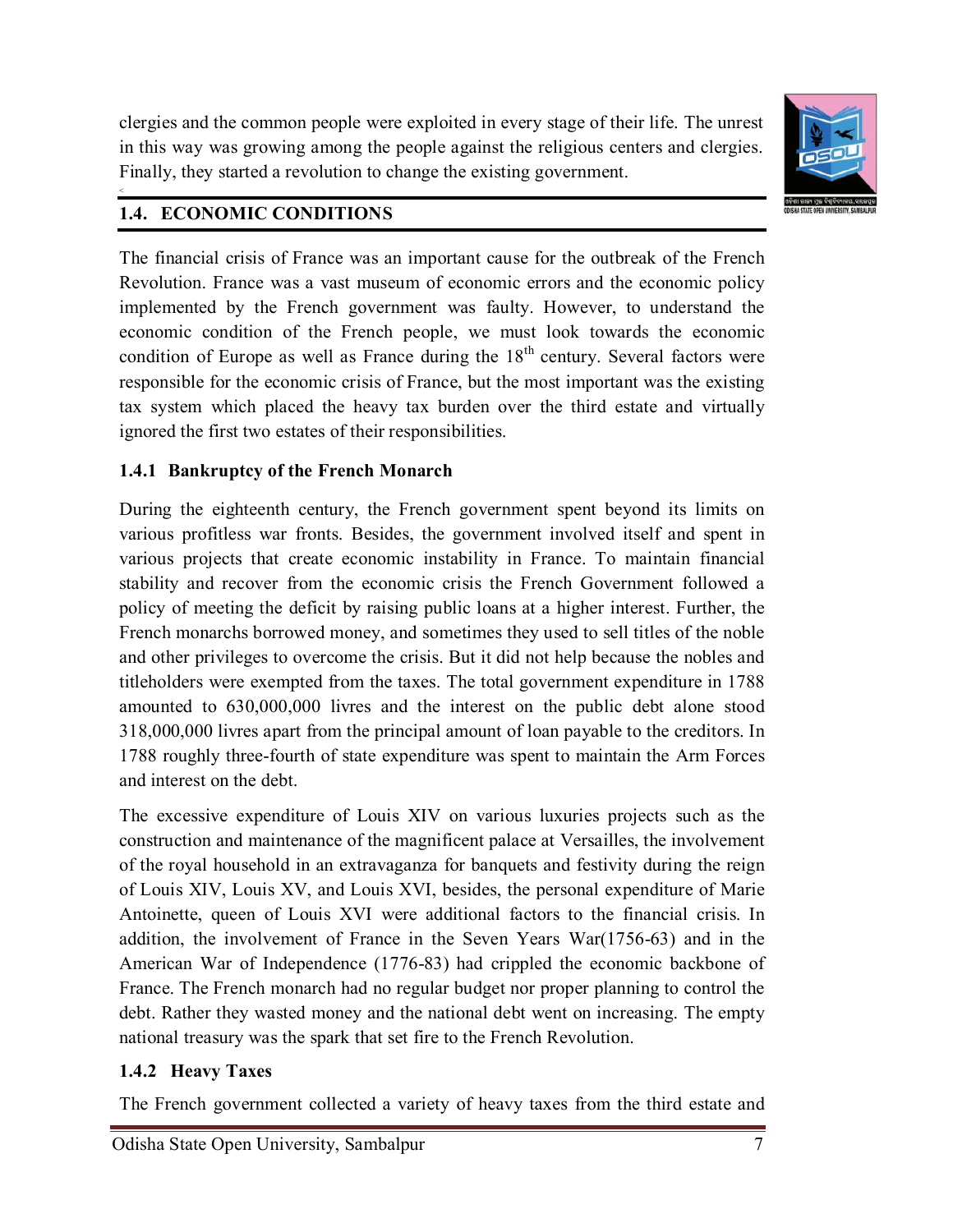exempted first and second estates, although the first and second estates held 40% of the total national wealth. Three direct taxes were collected from the common people. These taxes were the 'taille' or land tax, 'capitation' or production tax, victims or income tax. But according to the 'Contract of the Possey', the clergy paid only voluntary tax. They were hardly faced with any hardship. Further, the royal and feudal (signorial) taxes were collected in the form of compulsory labour(*corvee*). Further, *gabelle* (salt tax), was unpopular among the people due to its implementation and collection procedure because those taxes were contracted to private collectors and they used to collect far more than the actual government demand. The heavy taxation of the French government created economic chaos among the third estates and created an unhealthy environment against the government, which led to revolution.



#### **1.4.3 Failure of Economic Reforms**

#### **Turgot:**

During the regimes of Louis XV (1715-74) and Louis XVI (1774-93) many finance ministers were appointed and they implemented the various policy to improve the financial condition of France. The most notable among them was Turgot (1774-76). Turgot was a bourgeois intellectual, and he recommended an economic structure to cure financial ill of France. In his letter to the King, Turgot strongly emphasized, "No bankruptcy, no new taxes, and no loans". Turgot suggested the King to cut down and reduce the financial expenses of royal household and expenses made by the Queen. He strongly advised to impose tax on the Noble and clergy. After the proposal of Turgot, the higher class started opposing his policy and they were searching for a chance to expel Turgot from his post. However, in order to improve the economic conditions of the state, Turgot issued the First Reform Edict in 1774, which was concerned with the grain trade. This edict abolished all authority's rules associated with the acquisition and sale of grain and allowed complete freedom in the interprovincial grain trade. But due to the famine and shortage of food grain, it resulted in the grain price hike suddenly and created a widespread disturbance which is known as the 'Grain War'. Further, he presented several other reforms before the Parliament of Paris and the two most important reforms was the abolition of 'corvee' and the disbandment of most of the guild corporations. He also proposed to do introduce the principle of tax equality. In this proposal, he suggested that the privileged classes should also pay tax in order to generate additional revenue for the state. But the parliaments of Paris strongly opposed the policy of Turgot and pressurize the King to dismiss him from his post. The weak-kneed Louis XVI had to dismiss Turgot. He remarked, "No one except me and Turgot loves the country". This was the first sign of aristocratic revolt against the King.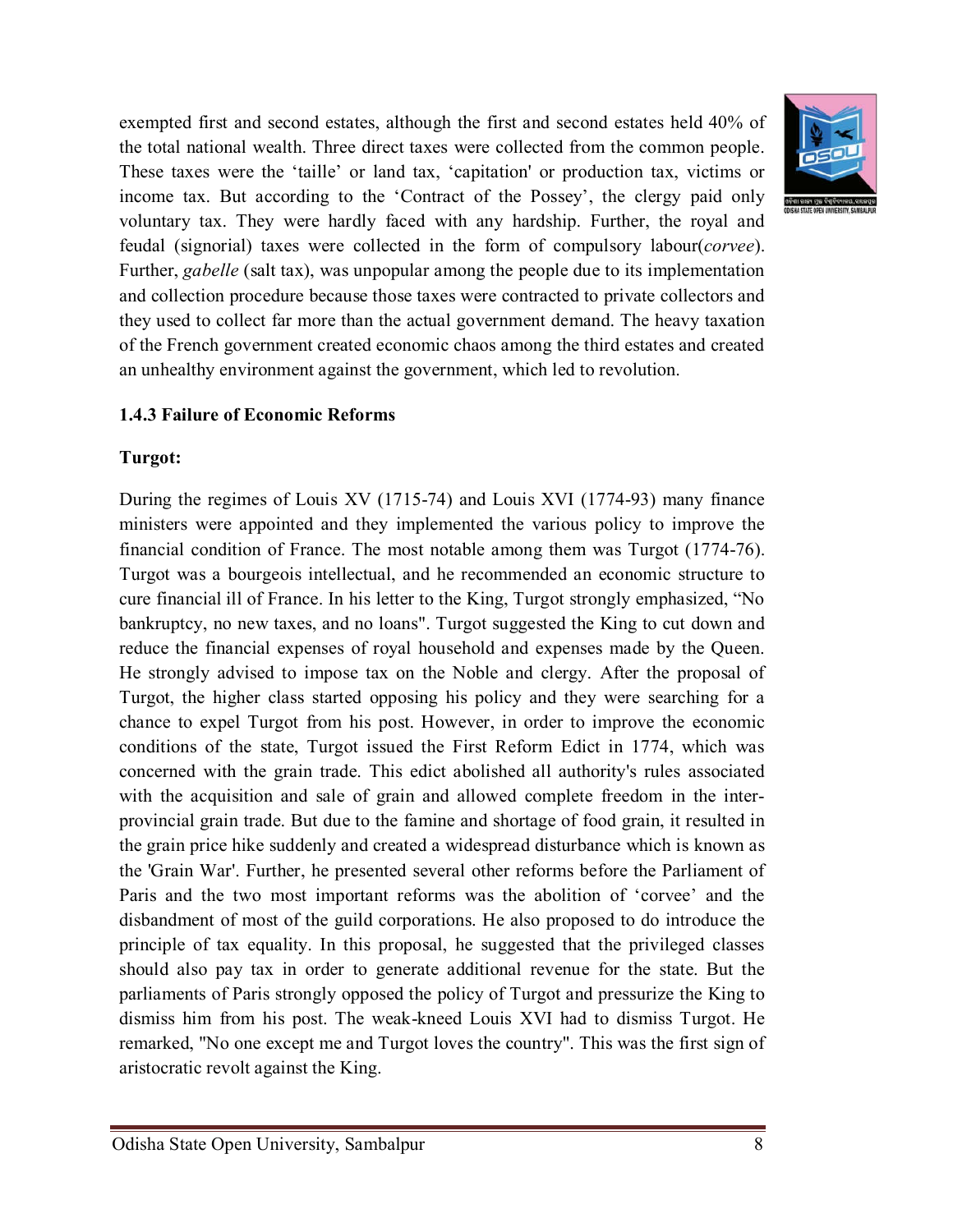### **Necker**:

After the Turgot dismissal, Necker (1776-81) was appointed as the finance minister. He was a famous and well-experienced Genevan banker and the Director-General of Finance. To improve the financial conditions of France, Necker, made some new loans and administrative reforms. However, the involvement of France in the American War of Independence had proved to be a costly affair. It's resulted from the national treasury of France gradually becoming empty and financial debt went increasing by more than one and a half billion livres.

The administrative reforms of Necker were very sound, but it was hardly sufficient to solve the problem and work as a remedy. Further, Necker suggested reform and reduction of many unnecessary offices and introduced procedures, which modified and simplified the accounting system. Again he suggested reforming the revenue policy of France, which was affecting the farmers on his farmers. Further, he allowed and granted loan during the years of the war but he faced serious problems during the time of repayment because the amount of loan consisted several millions of livres. Further, the interest on loans had gradually been increased. Finally, Necker suggested collecting taxes from the privileged classes. But after this suggestion, Necker faced the same situation and problem as that of Turgot and was finally dismissed.

### **Calonne:**

After the Necker, to manage the situation, control, and solve the financial crisis in France Louis XVI appointed many other ministers between 1781 and 1783. However, finally, Louis XVI appointed Calonne (1783-87). Calonne was a highly intelligent and resourceful person and had the support of the Queen, Marie Antoinette.

Callone tried to restore the confidence of the people over the government and to manage the situation of France; he went heavily on borrowing credit from the capitalists and spent a small part of that money to silence the opposition i.e. new agencies and the members of Parliament of Paris. He also spent money to gain support from the royal family. The greater part of this fund went to meet the outstanding indebtedness and to promote artificial public works. His program included increased production and employment as well. The income of the public also increased. Besides, during the time of war with England which ended with the treaty of Paris (1783), France had witnessed some good agricultural seasons and developed commercial activities but it could not work as a remedy for the economic crisis.

The annual deficit of France rose to more than one hundred million livres and France had reached a state of virtual bankruptcy. No one was ready to provide extra funds to the King to manage this situation. However, the loans amounted to one thousand six hundred and forty-six million and there was an annual deficit of a hundred and forty million livres. To manage the situation Callone prepared and presented a secret plan

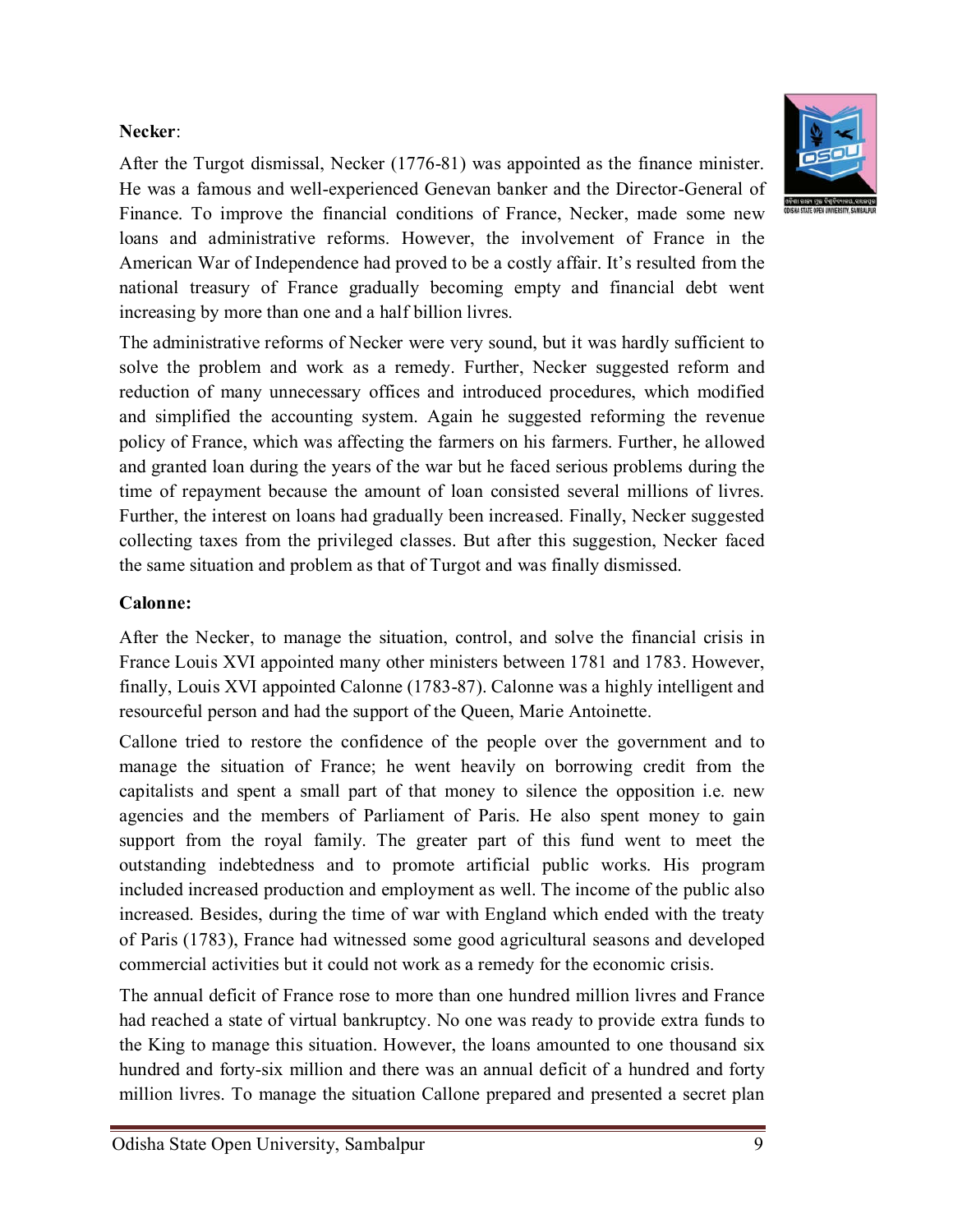of reformation to Louis XVI. Finally, to get the approval of the parliament Calonne appeared before the Assembly on February 22, 1787. Callonne addressed the Parliament of Paris which consisted of 144 representatives, but they did not approve this plan.



In these proposals Calonne had suggested for: (1) the abolition of *corvee;* (2) abolition of internal customs; (3) permission for free grain trade within France; (4) extension of the system of provincial assemblies throughout France; (5) decreasing the burden of *taille*(property tax) and *gabelle*(salt tax); (6)transformation of the Bank of Discount into a State Bank; and (7) proposal to maintain uniformity of land tax payable by all the section of France i.e. the clergy, nobility, and the commoners.

The members of the Assembly could not agree with the proposal of Calonne. Rather the huge fiscal deficit allowed the Assembly to force Louis XVI to dismiss Callone from his post. After this action taken by Louis XVI, Calonne fled to England.

## **1.4.4: Famines:**

The Crop failure in the 1780s further caused the shortages, of food grain and the food scarcity led to a steep increase in the price of the bread. The bread crisis in France was one of the most important causes that led the common mass of Paris to action and the addition of rural population increased the possibility to initiate Revolution in 1789.

# **1.4.5 Taxes By Edicts**

Louis XVI imposed additional taxes to manage the financial crisis of France by issuing Royal Edicts, and it was strongly opposed by a different section of France. Finally, to control the situation the King was advised to summon the defunct Estates General which had been suspended since 1614 to find out a solution and to manage the economic crisis. Further, Louis XVI, had hoped to get support from the Estates-General, but the Estates general which met on  $5<sup>th</sup>$  May 1789, strongly opposed the new form of taxation and subsequent events led to the outbreak of the Revolution in 1789.

# **1.5. POLITICAL CONDITION**

During the  $18<sup>th</sup>$  century, most of the European monarchs had continued to adopt an aristocratic form of government, which was generally known as the Ancient regime or Old Order in the French language. In English, the term refers primarily to the political and social system that was established in France under the Valois and Bourbon dynasties. However, these rulers followed the policy of Divine rights and which vested all the power of the state and some religious authorities sometimes controlled by the church with Kingship. However, like the Bourbons of France in the other parts of the Europe's we find the similar origins of *Ancient Regimes.* They were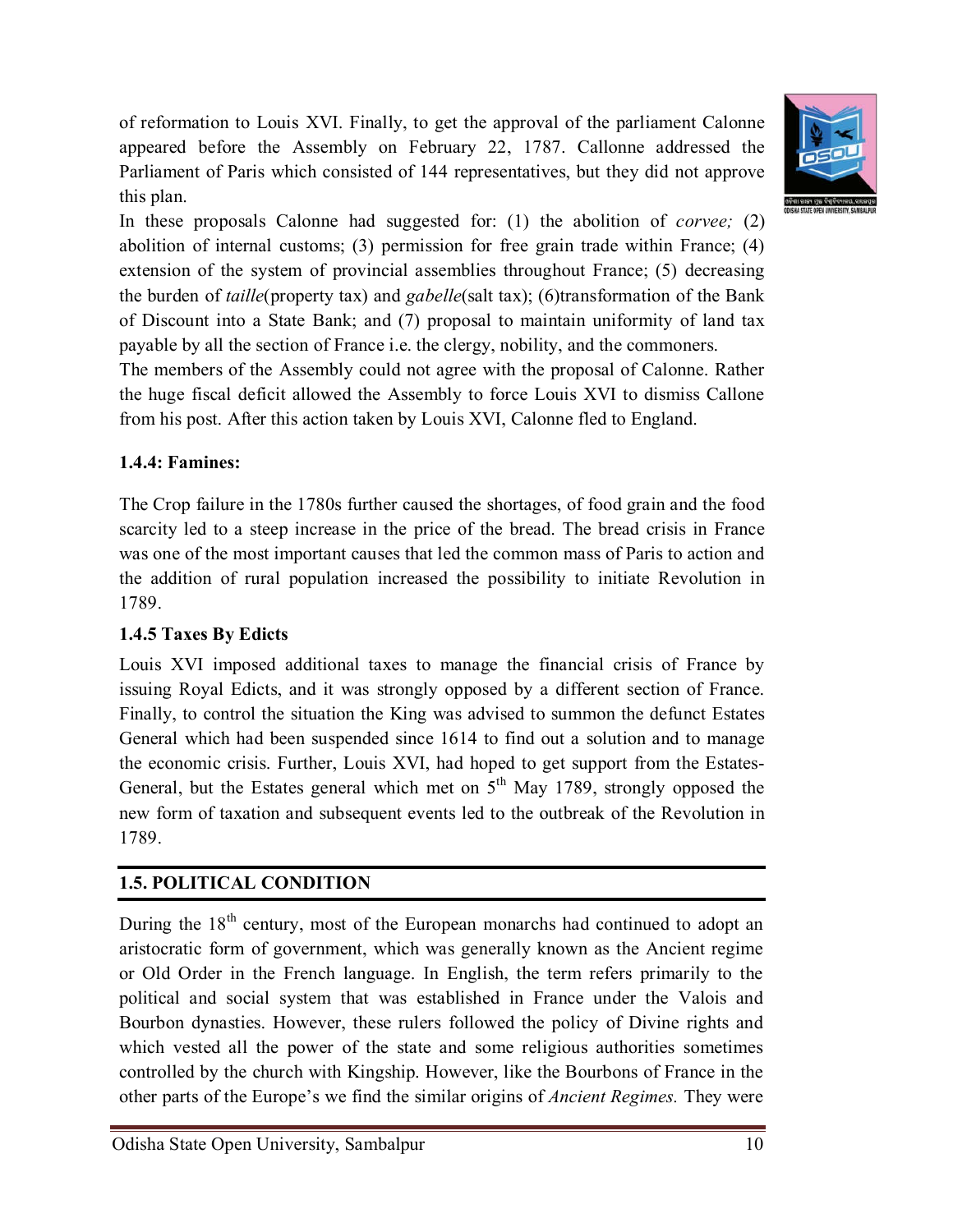the Hapsburgs of Austria, Hohenzollerns of Prussia, the Hanoverians of England and the Romanovs of Russia. Gradually few of them had became constitutional monarchies, while few others were torn down by wars and revolutions. Power in the *Ancient Regime rested* on three main pillars: i.e. the monarchy, the clergy and the aristocracy. The European Society was divided into three classes known as estates: the clergy, the nobility, and the commoners.



The kings covered their despotism with the cloak of enlightenment. Though in 18th century the concept of autocratic monarchy was tempered by benevolency, the kings were intelligent enough to cover their selfishness by enlightened doctrines. Enlightened despotism was, however, a clever attempt to perpetuate despotism. Even if other European monarchs advocated enlightened reforms, the Bourbon monarchy of France was uninfluenced by the currents of enlightenment Ideas. The French kings strictly claimed Divine right to rule the subjects.

### **1.5.1 Royal Absolutism**

**<**

The socio-political system which existed in France throughout the rule of the Bourbon dynasties was halfway between feudalism and modernity. One can says that France was running through a transitional phase. However, France was ruled by a powerful absolute monarch who believed in Divine Rights of the Kings, and they had succeeded to gain the support of the powerful established Church. When the renaissance began in Italy, had its impact on French society and during the reign of Francis I (1515-1547) the process of the renaissance had began in France. Gradually France became the capital of Europe. In addition, during the reign of Louis XIV (1643-1715) France had touched the zenith of glory. Later on due to the foreign policy adopted by subsequent rulers and financial difficulties France lost its glory.

The king always claimed to rule by the will of God and not by the consent of the people. Further, the kings directly claimed to be responsible to no one but God. They were vested with all power as the chief legislators, executive, and dispensers of justice. They could impose taxes at any time without informing anyone and spent money as they pleased. They believed in the centralization of power and denied certain basic rights to their subjects. Besides that, they had imposed many rules and regulations against the Freedom of speech and press. Arbitrary arrest, imprisonment, exile, or even execution was the hallmarks of royal absolutism in France.

#### **1.5.2 The Bourbon Dynasty**

The Bourbon dynasty continued to rule France from 1589 to 1792. During the reign of Louis XIV France had touched its height of glory. Under Louis XIV, the French monarchy became absolute and bureaucratic. Under him the power and prestige of the crown reached such a height that he could claim, "The State, it is myself" and he was known as the 'Grand Monarch' and'Sun King'. He used to say that sovereign authority is vested within my person and the legislative powers exist in myself alone.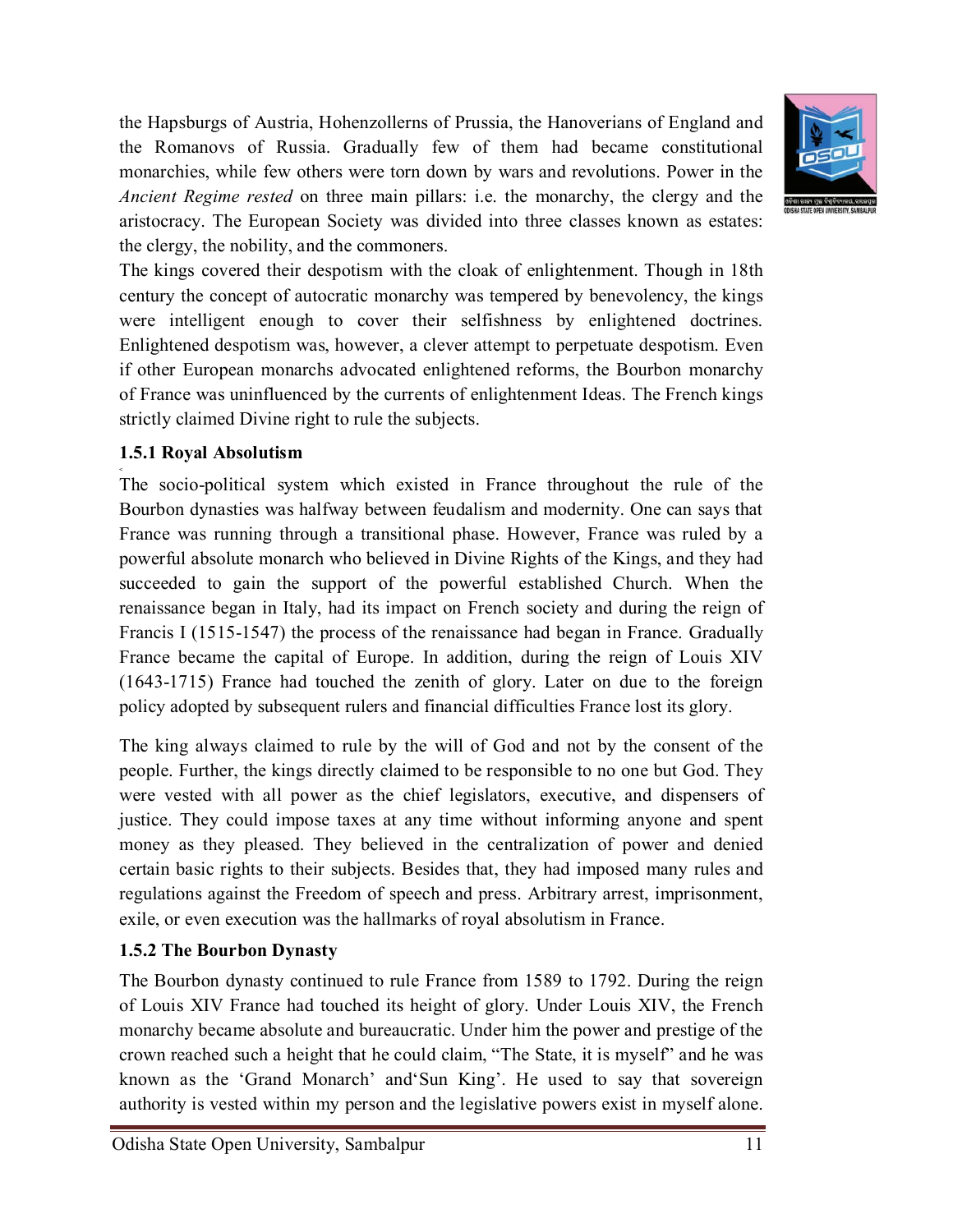He blindly believed in the divine concept of absolutism, which leads the nation into various dangerous and expansive positions viz., wars with neighbors, and involved various project. The most important project was the construction of the Palace of Versailles. The court of Versailles was comprised of 18,000 people and out of these 16,000 were appointed for personal service of the king and his family, besides 2,000 courtiers, to favored guests and nobles. Further, the royal stables include 1900 horses and more than 200 carriages. In 1789, the total cost of the Versailles extravaganza was \$ 20,000,000. However, these expensive wars and lavish style of living crippled France both financially as well as politically.



However, the reign of Louis XV ended with his death in 1774. He left a heritage of military defeat, financial bankruptcy, the parliamentary opposition, and intellectual resistance to the existing political and social regime to his successor. He was so unpopular that when he died of smallpox in 1774, nobody mourned his death.

After the death of Louis XV, Louis XVI (1774-93) came to the throne and became the ruler of France at the age of twenty. Louis XVI tried to reform the entire structure of the administrative affairs, but many times he avoided difficulties and was incapable to enforce his own judgment. Subsequently, he became blind followers of his advisors, particularly his Queen Marie Antoinette. She was the daughter of Maria Theresa, Empress of the Austro-Hungarian Empire. Queen Marie Antoinette was beautiful and gracious. She had a strong willpower but she lacked in wisdom and breadth of judgment. However, she was never willing to understand the temperament of common people, and neither she gave any wise advice to the king for the betterment of the state nor the welfare of the subjects.. Most of the times Louis XVI's desire for reform was manipulated by Queen Marie Antoinette as a result he could never accept the true sense of reformation and rejected all the advice made by the finance ministers.

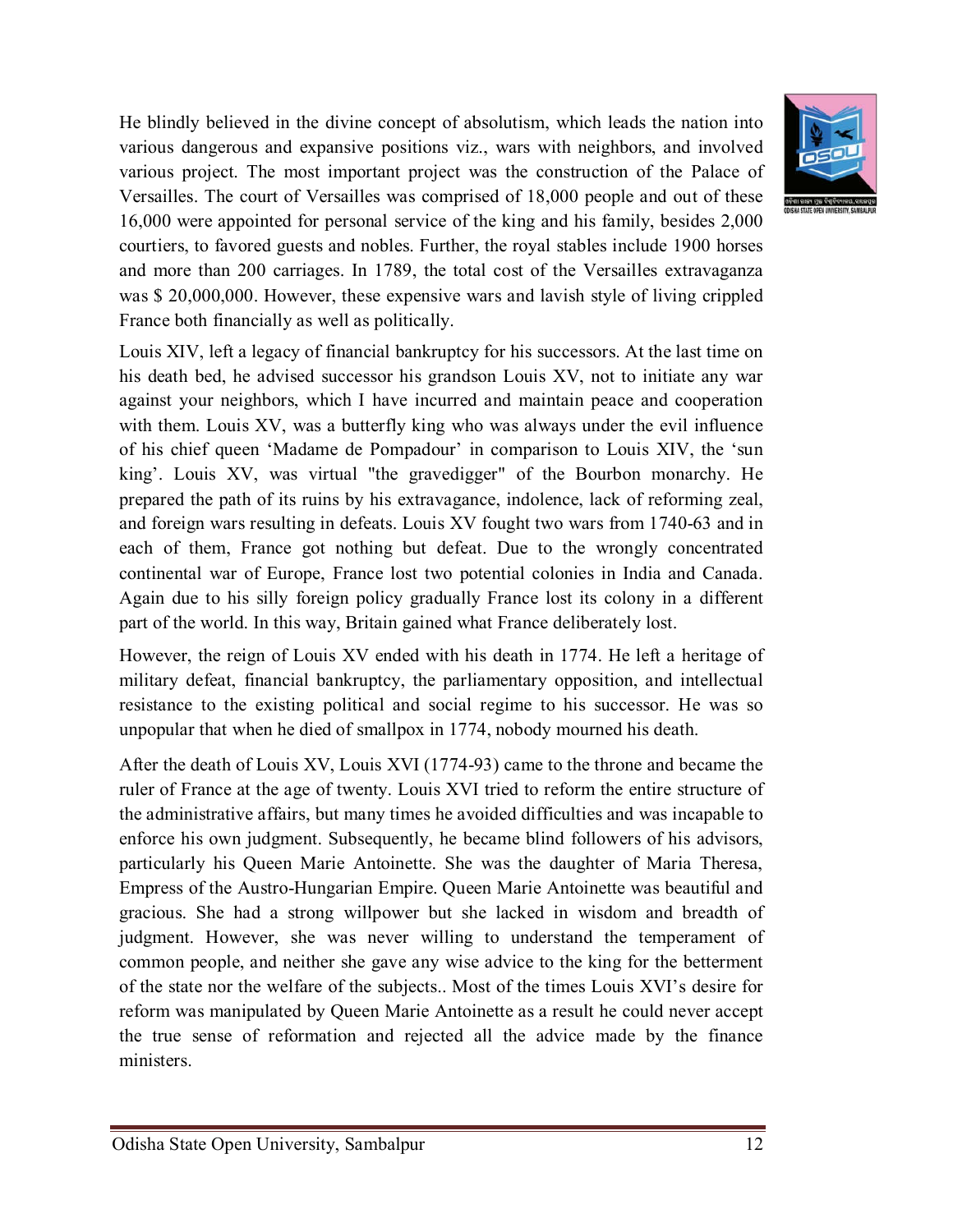#### **1.5.3 Corrupt Administrative System**

During the reign of Louis XV and Louis XVI, the administrative system in France was highly corrupt. All the power of the state vested within the King and he believed in centralization of power. He had the sole appointing authority, and appointed all the ministers and officers, but the Minister and officers were got their appointment not on the merit of their experience or qualification, rather they were appointed on the basis of their birth. Further, there was neither constituent assembly nor any written constitution. The Kings monopolized the rules and regulations according to their whims and caprices. France was divided into 34 Intendancies, and these Intendancies were placed under intendants who possessed great authority. They controlled most of the departments of the local government and monopolized various other departments. They received their authority directly from the Councils. As per the theory of absolutism, all the justice in France came from the monarch but unfortunately, there was no legal system or uniformity in the judicial system and the law, which differed from time to time and section to section.

Since 1614 without summoning the legislature known as the Estates-General the French Kings continued to rule in France. Even the King had the power to abolish the parliament of Paris which had been proved in various times and situations. The French parliaments had the power to review and check the judgments and give final judgment to the lower courts. At the end of the eighteenth century, there were as many as thirteen parliaments in France all of which were hereditarily and continued with rich magistrates. They had monopolized and enjoyed exercising certain political powers. They had the right to issue and register the royal edicts and ordinances. Sometimes they indirectly controlled the King. In 1771, Louis XV abolished these parliaments. But they were revived by Louis XVI in 1774.

### **1.6. LET SUM UP:**

Various causes were responsible for the outbreak of the French revolution such as the social disparity, monopoly attitude of the Church, failure of economic policy and the failure of administration was the main cause for the revolution. The French monarch never tried to understand the sentiments of the common people and followed the policy of absolutism. They were inspired by the ideal of enlightened despotism. Although, Louis XVI initiated some reformative measures but due to the interference of Queen Marie Antoinette, he could not make anything and sacrificed his great ministers under the pressure of court, palace, and nobility.

The French Revolution was a total revolution. It was not merely directed against the privileges of the nobility. However, the enlightened process in France changed the mindset of common people, and they prepared their mindset towards revolution which finally flared up in 1789.

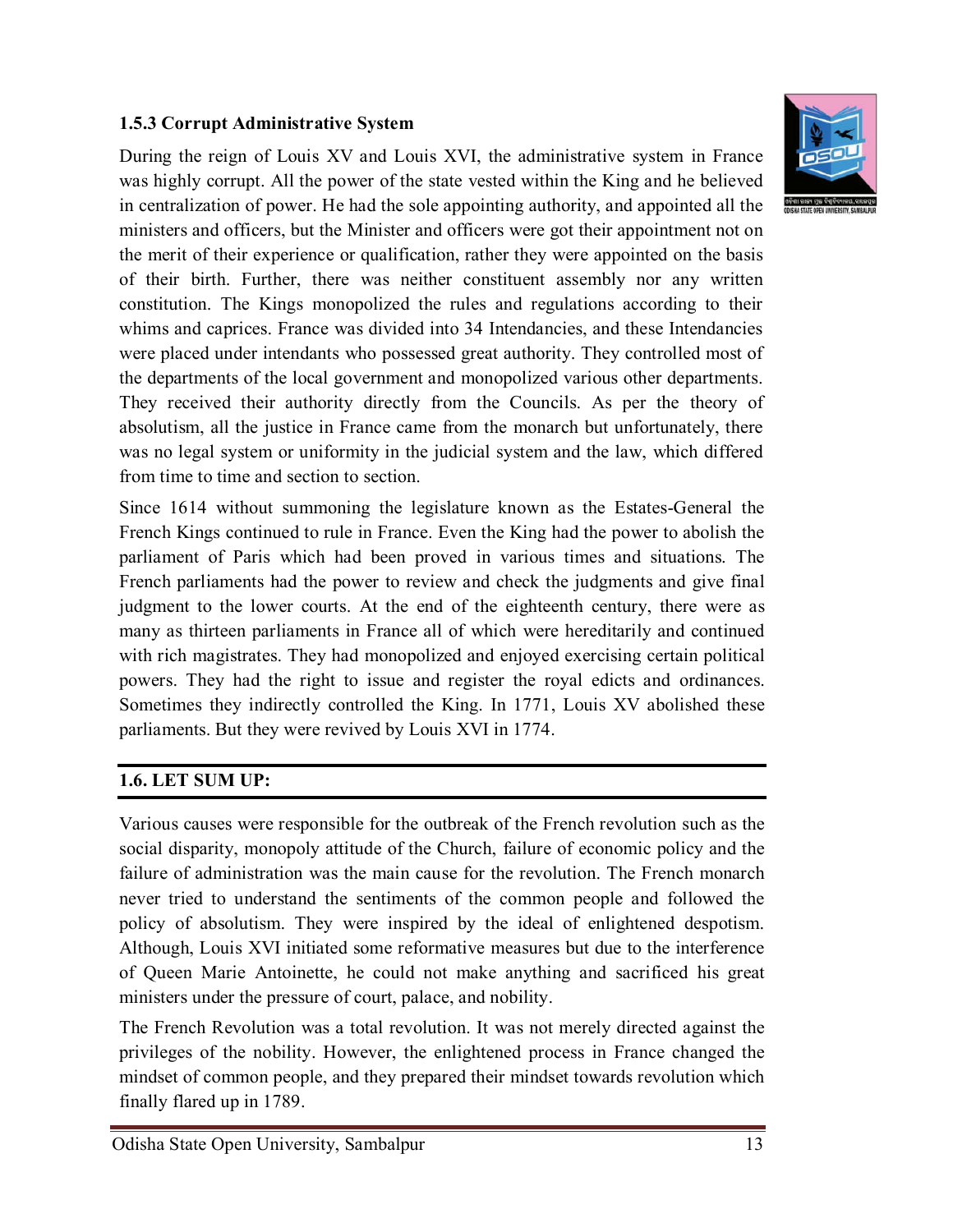#### **1.7. KEYWORDS**:



|         | Corvee: Feudal privilege the French landlords asserted in the form of         |
|---------|-------------------------------------------------------------------------------|
|         | forced labour from the common masses                                          |
|         | Intendants: Aa title given to a high-ranking official or administrator,       |
|         | especially in France, Spain, Portugal, or one of their colonies               |
| Taille: | A direct land tax imposed on each household and based on how                  |
|         | much land it held.                                                            |
|         | <i>Métayer:</i> one that cultivates the land for a share of its yield usually |
|         | receiving stock, tools, and seed from the landlord                            |
|         | Gabellous: Collector of Salt tax                                              |

#### **1.8. CHECK YOUR PROGRESS**

1. Briefly discuss the Social stratification of France on the eve of the French revolution?

………………………………………………………………………………… ………………………………….……………………………………………… ………………………………………………………………………………… …………………………………………………………………………………

2. Write a note on Finance Minister of Louis XVI?

………………………………………………………………………………… ………………………………….……………………………………………… ………………………………………………………………………………… …………………………………………………………………………………

3. Write a note on religious condition of France on the eve of French revolution?

………………………………………………………………………………… ………………………………….……………………………………………… ………………………………………………………………………………… …………………………… …………………………………………………..

#### 1.9. SUGGESTED READING

P. Maiti. 1997. *A History of Europe 1789-1919*, Shreedhar Prakashani, Calcutta Israel, Jonathan. 2010.*A Revolution of the Mind: Radical Enlightenment and the Intellectual Origins of Modern Democracy*, Princeton: Princeton University Press.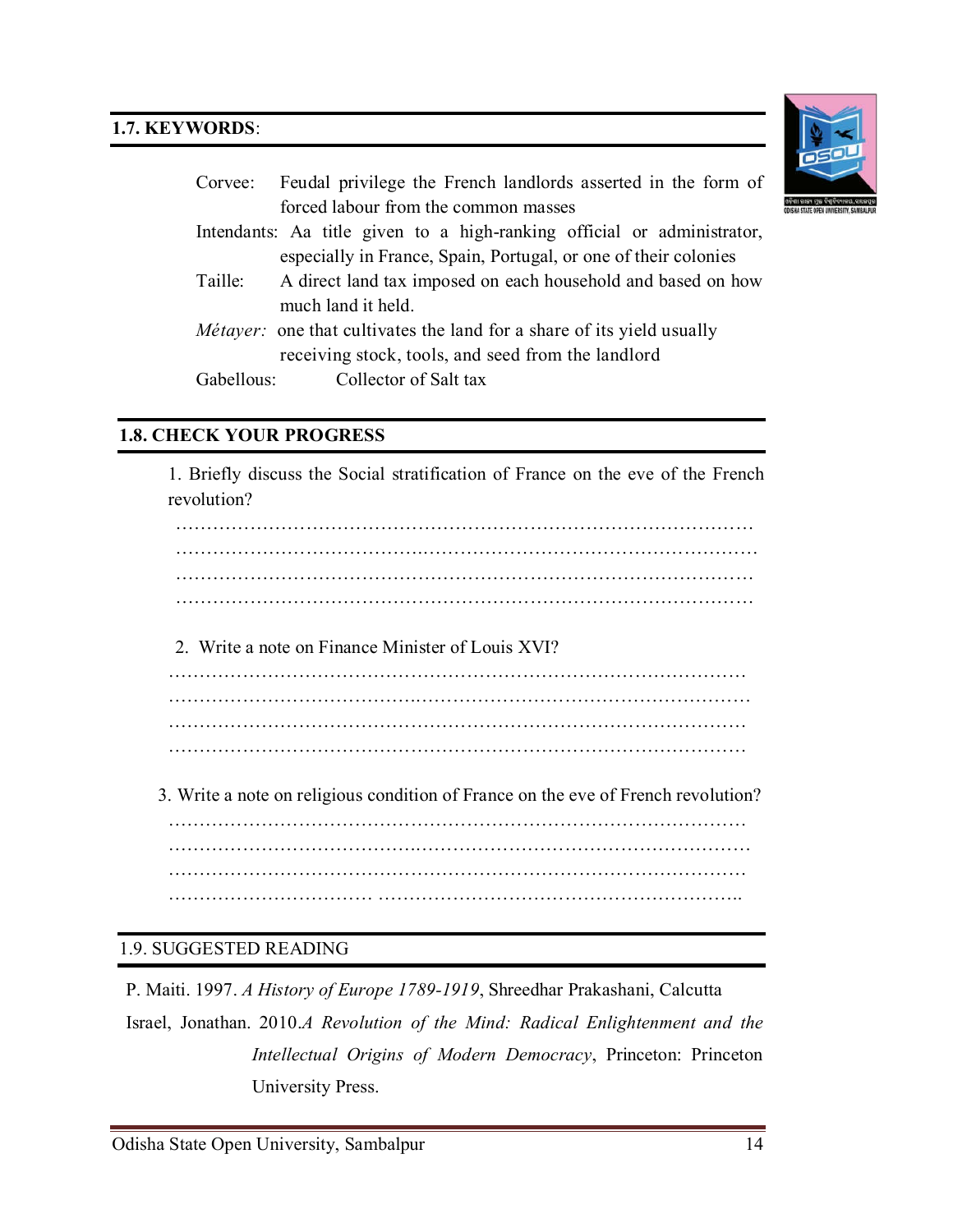C. D. Hazen. 1971. *Modern Europe up to 1945*, S. Chand & Co (Pvt) LTD, New Delhi Michelet, Jules. *The History of the French Revolution* (Charles Cocks, trans., 1847) David Thomson. 1957: *Europe Since Napoleon*, Longmans.



Alfred Cobban. Spring, 1967. The Middle Class in France, 1815-1848," *French Historical Studies*, Vol. 5, No. pp. 41-52.

Thierry Pech Two hundred years of the middle class in France (1789-2010) *L'Économie politique* Volume 49, Issue 1, 2011.

Beata Medyńska-Gulij and Tadeusz J. Żuchowski. 2018. European Topography in Eighteenth-Century Manuscript Maps, Poznań-Poland.

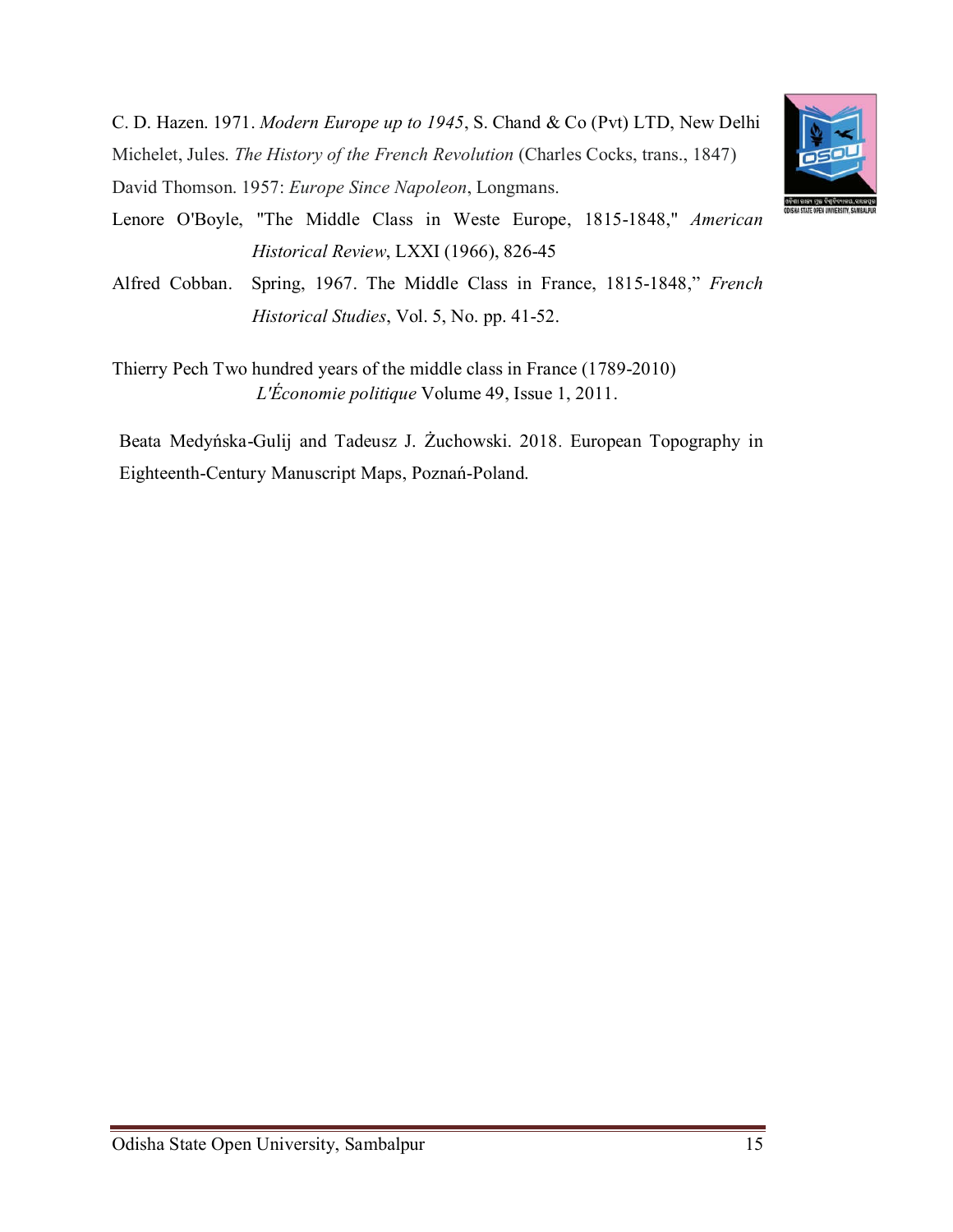# **UNIT-2: INTELLECTUAL CURRENTS**

#### **Structures**

- 2.1. Learning Objective
- 2.2. Introduction
- 2.3. Montesquieu (1689-1755)
- 2.4. Voltaire
- 2.5. Rousseau (1712-1778)
- 2.6. Denis Diderot (1713-1784)
- 2.7. The Physiocrats
- 2.8. Let Us Sum Up
- 2.9. Key Words
- 2.10. Check Your Progress
- 2.11. Suggested Reading

## **2.1. LEARNING OBJECTIVES**

In the previous chapter, we have already discussed the socio, economic, and political condition of France on the eve of the French revolution and many other factors that were responsible for the French revolution. The present section gives information about how the intellectual currents played a significant role in the French revolution.

After the reading of this chapter, you will be understand

- The intellectual background of the French Revolution.
- The philosophical views of various French philosophers, especially related to the state andsociety.
- To review the contribution of the Encyclopedists and Physiocrats

### **2.2. INTRODUCTION**

The French word '*philosophe'* literally means "philosopher", but in the context of the Enlightenment, it refers to intellectuals, authors, and philosophers who critically examined institutions, laws, and society, and frequently raised their voice against the orthodox practices. The approach of '*philosophes*' was empirical that is, based on truth, facts, and experience. However, eighteenth-century Europe is known as "The Age of Reason" and "the age of Nationalism and Criticism". The French philosophers

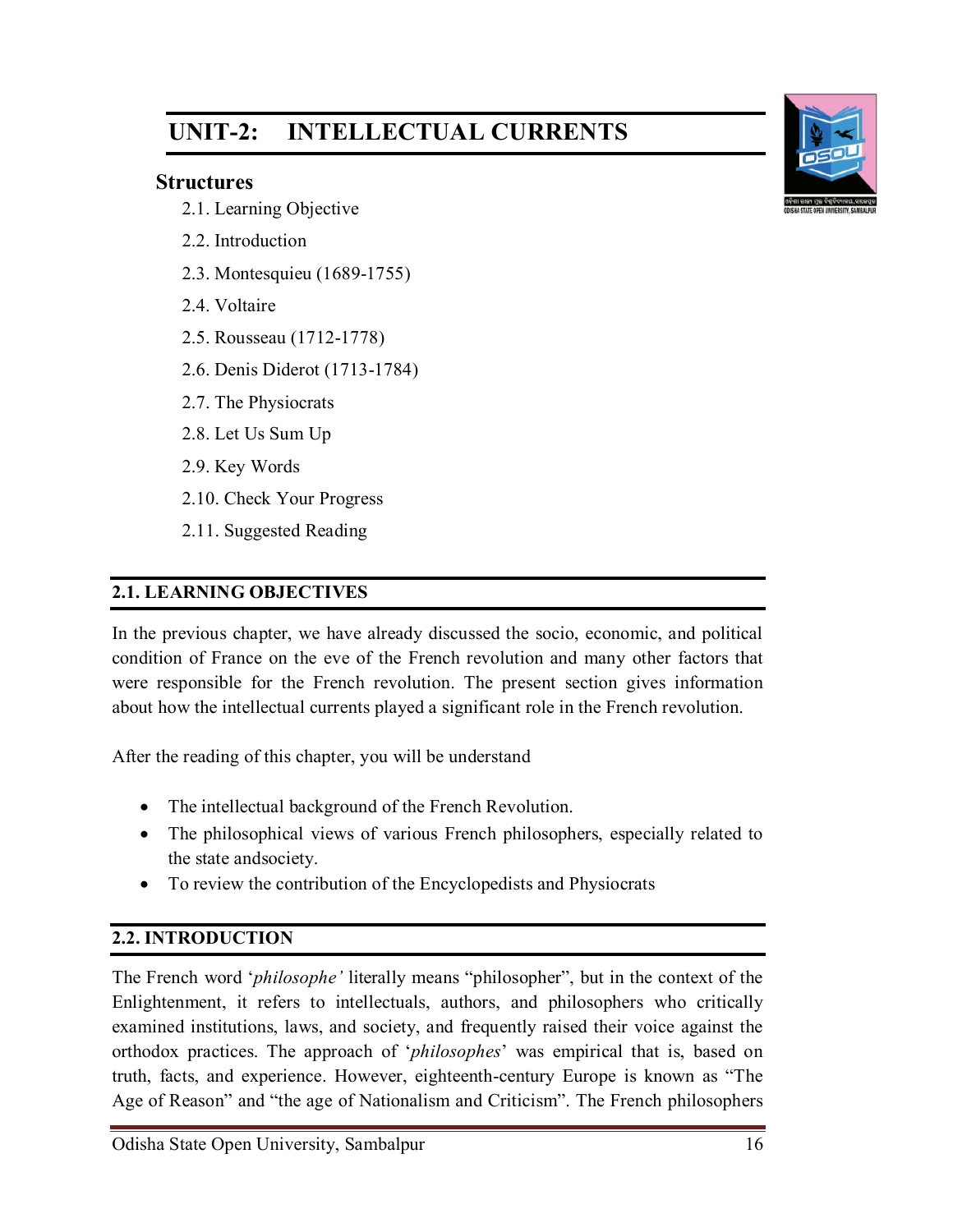took the leading part and played an important role against the existing institutions. The French philosophers started questioning and exposing the humiliating customs and practices of the orthodox institutions. However, they were aware of the problems of the common people. Through their writing and speeches, they tried to an intellectual environment. The atmosphere created by the French philosophers helped the common masses to raise their voices against the 'ancient regime' and to find out the actual truth. The socio-political situation of France affected the thoughts of the philosophers. The French Philosophers raised their voice for equality and fraternity which later on



became the fundamental principle of the French revolution.



Figure-2.1. The Philosophers were instrumental in shaping revolutionaries ideas (Courtesy- WWW. alphahistory.com)

 Paying due regards to the Intellectuals D.M Ketelbey has rightly observed: Writers of all kinds prepared the French revolution. The writing and propaganda of the philosophers made an excellent gun powder for destroying the monarchy in France, and never before was a revolution so armed with words and phrases.

C.D. Hazen also referred to the intellectual awakening in France in these words:

 "In a land of no parliament (France) the men of letters had come to be the politician"

The French intellectuals encouraged and shaped the values and beliefs of the revolutionaries who were to lead the transformation of France after 1789. Although,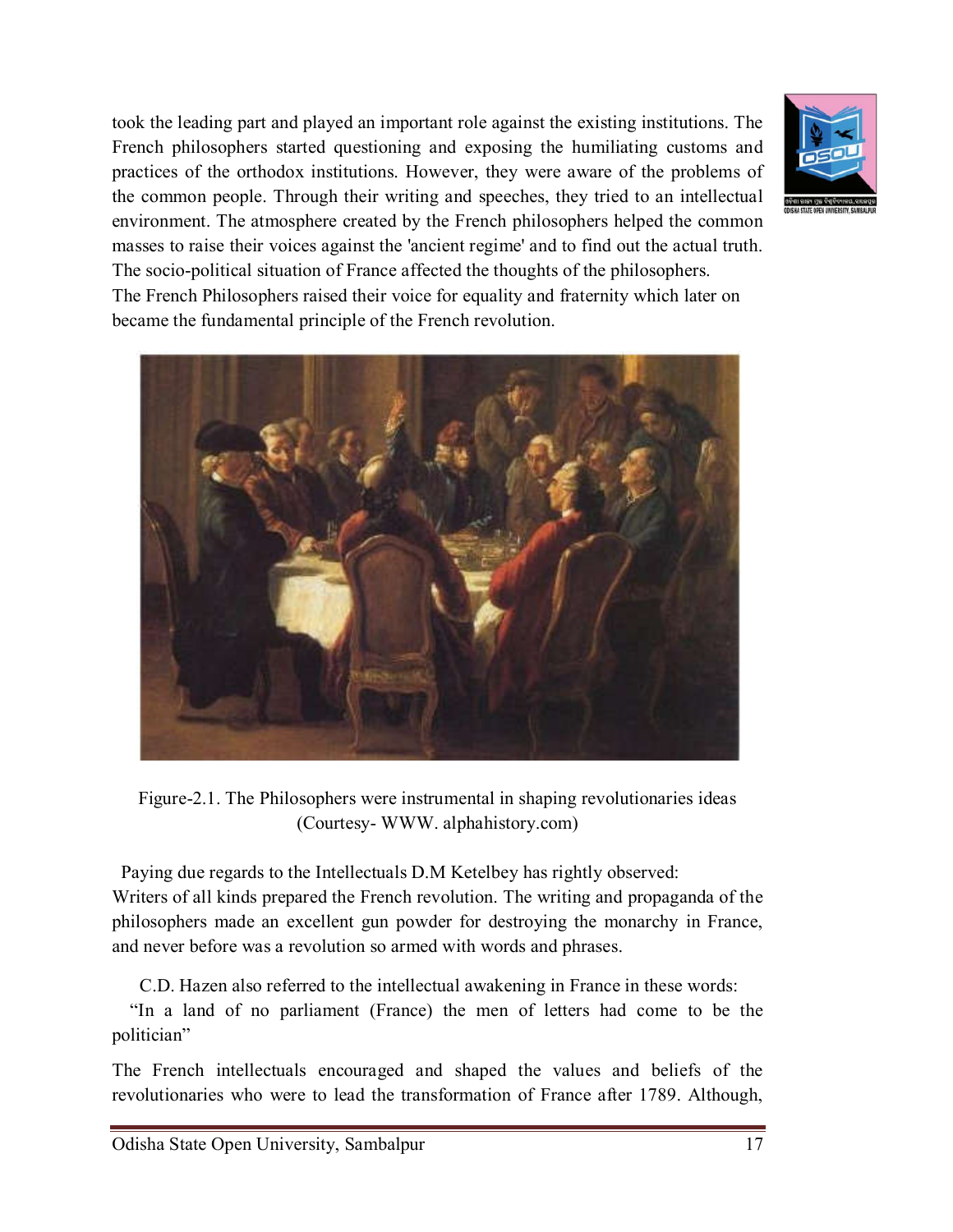there were many intellectuals, who enlightened the common masses through their writing, yet the most prominent and influential among the French philosophes were Montesquieu, Voltaire, and Jean-Jacques Rousseau. Besides, there are other groups of people that participated in this revolution such as the Physiocrats.



#### **2.3. MONTESQUIEU: (1689-1755)**

Montesquieu was born in 1689 at Bordeaux and his original name was 'Charles Louis de Secondat'. He belonged to an aristocratic family and his father was a well-known Judge by profession, his father died in 1713, and his uncle"Baron de Montesquieu" took care of 'Secondat'. The Baron died in 1716 and left 'De Secondat' his fortune. Later on, he became a student of Law but took interest in natural science. Besides, that he had become a member of the Bordeaux and French Academies of Science and studied the laws and customs, and governments of the countries of Europe. After receiving his education, in France, he traveled to many countries of Europe. He was greatly influenced by the constitutional monarchy of England and completely rejected the Theory of 'Divine rights'. He started a campaign to establish a constitutional government in France.

For the first time, he gained fame in 1721 with his famous "*Persian Letters*", which criticized the lifestyle and liberties of the wealthy French as well as the church. His great work, the product of twenty years of labor, was his '*Sprit of Laws'* and it was published in the year 1748. Twenty-two editions of this book were issued from the press in the eighteenth month. The book has primarily focused on political philosophy, an analysis of various forms of government; their merits, and demerits. As the foremost champion of the theory of separatism of power, he emphasized upon the necessity of separation the three agencies of government i.e. Legislative, Executive, and Judiciary

Prof. C.D. Hazen has paid a glowing tribute to Montesquieu in the following words:

"Propounded by a studious Judge, in language that was both graver and elegant, Montesquieu (the Spirit of the laws) was a storehouse of the wisdom destined to the provocating of much thought, discussion, and action both in France and elsewhere".

In the opinion of Montesquieu, all power was centralized and vested with the French Monarch, who followed the policy of Divine rights of Kingship and continued his monopoly rights over the administration. In this way, Montesquieu strongly argued in favor of the separation of power and check and continued to have a better check and balance. He was a supporter of constitutional monarchy and gave the example of the British form of government. However, according to him, the English government was on the whole the best, since it guaranteed personal liberty to all citizens. In addition,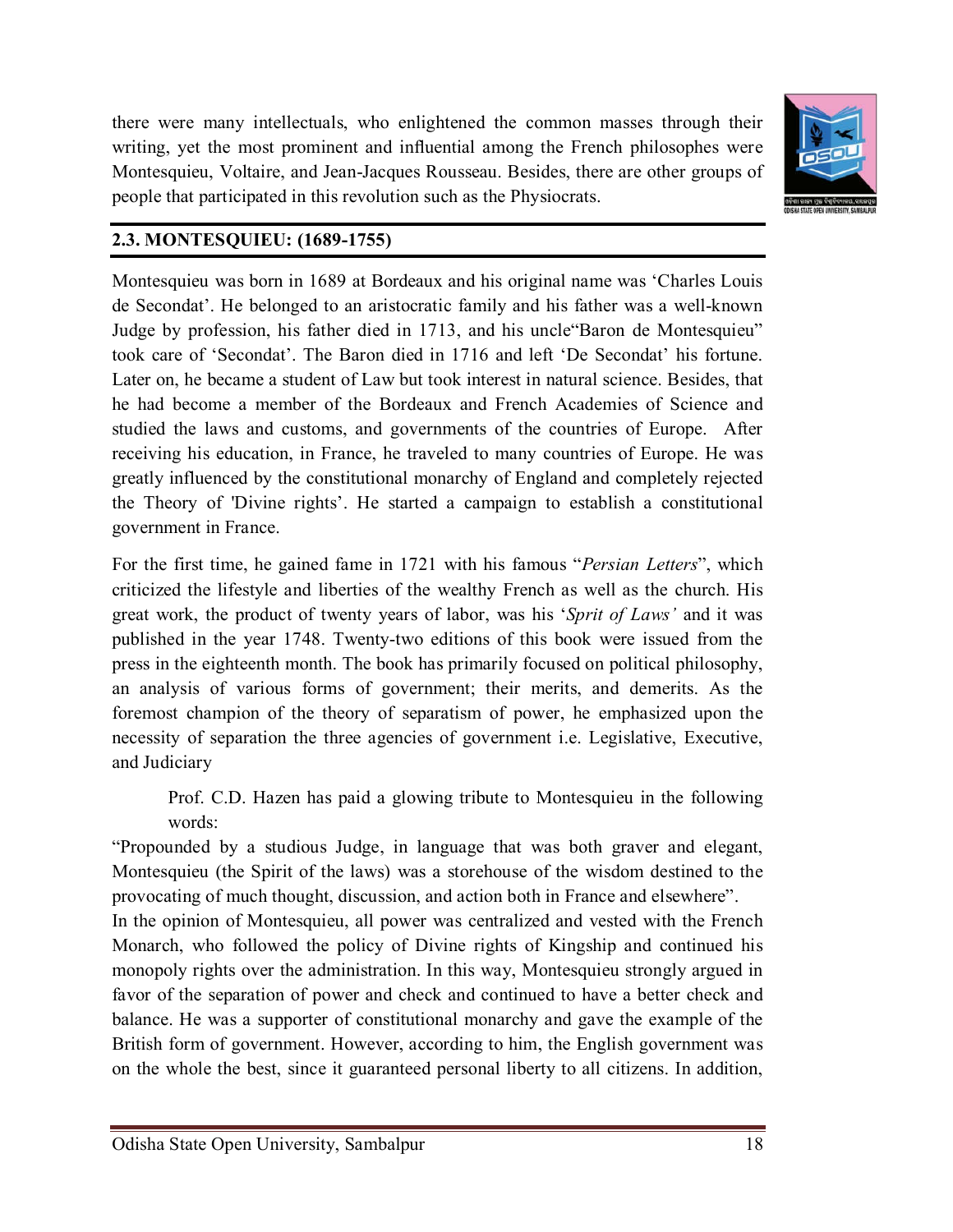he is quoted to have said that it was a monarchy that was limited in power and controlled by an assembly that represented the people of England.



## **2.4. VOLTAIRE (1694-1778)**

Voltaire was one of the masters of minds of European history and most influential among the French intellectuals. He was born on 21 November 1694 A.D. in a middleclass family in Paris. His real name was Francois Marie Arouet. At the beginning of his early career he took keen interest in learning poetry and used to write satirical articles against the evils and defects of the government. Voltaire proved himself an accomplished poet, historian, dramatist, and scientist. He was famous at the age of twenty-three and died at the age of eighty-four. His significance to his times is shown in the title 'King-Voltaitaire', given to him by the people. <

Voltaire was a great supporter of Individual freedom, and through his writings, he exposed the evils of the Catholic Church and orthodox political institutions. In his words, the Church was a "privileged nuisance" a monument of bigotry and a den of superstition. Through his writings, he appealed to the people to destroy it. Due to his writing, he was sent to the Bastille in 1717 for 11 months. However, during his imprisonment, he wrote "Oedipe" which was to become his first theatrical success, and adopted his pen name "Voltaire." He also undertook the writing of anepicpoemon Henry-IV, under the title "Henriade". It was at this time that he began to call himself Voltaire. "Oedipe" won him fame and a pension from the regent.

He visited several countries of Europe but he was mostly influencedbyEngland. Voltaire met the English literary men John Locke and was attracted to his philosophy. Further, he also met mathematician and scientist, Sir Isaac Newton. In England he studied Constitutional Monarchy and religious tolerance, further, he wrote his first Historical works "A History of Charles XII of Sweden". He was impressed by the freedom of thought in England. He describes the enlightened thoughts, philosophy, and scientific development of England in his "*Letters Concerning the English Nation*" which was published in 1773. Further, Voltaire described England as a country where opinion was free and government constitutional; where religious persecution was unknown and everyone permitted to go to heaven in his own way; where the middle class was as respectable as the nobility; where civil liberties were guaranteed and men of letters and sciences honored.

After his return from England, he continued his work in France and produced several literary works and letters to his friends. His work includes "Brutus" in 1730, "Zaniel" in 1732 some of his outstanding works are Philosophical Dictionary (1764), Essay on manners and sprit of Nations (1756) and Treatise on Tolerance. He met with Madam Emile du Châtelet and they lived together at "Cirey" in Lorraine. In 1746, Voltaire was voted into the "Academie Francaise." After the death of 'Emile'in 1749, he went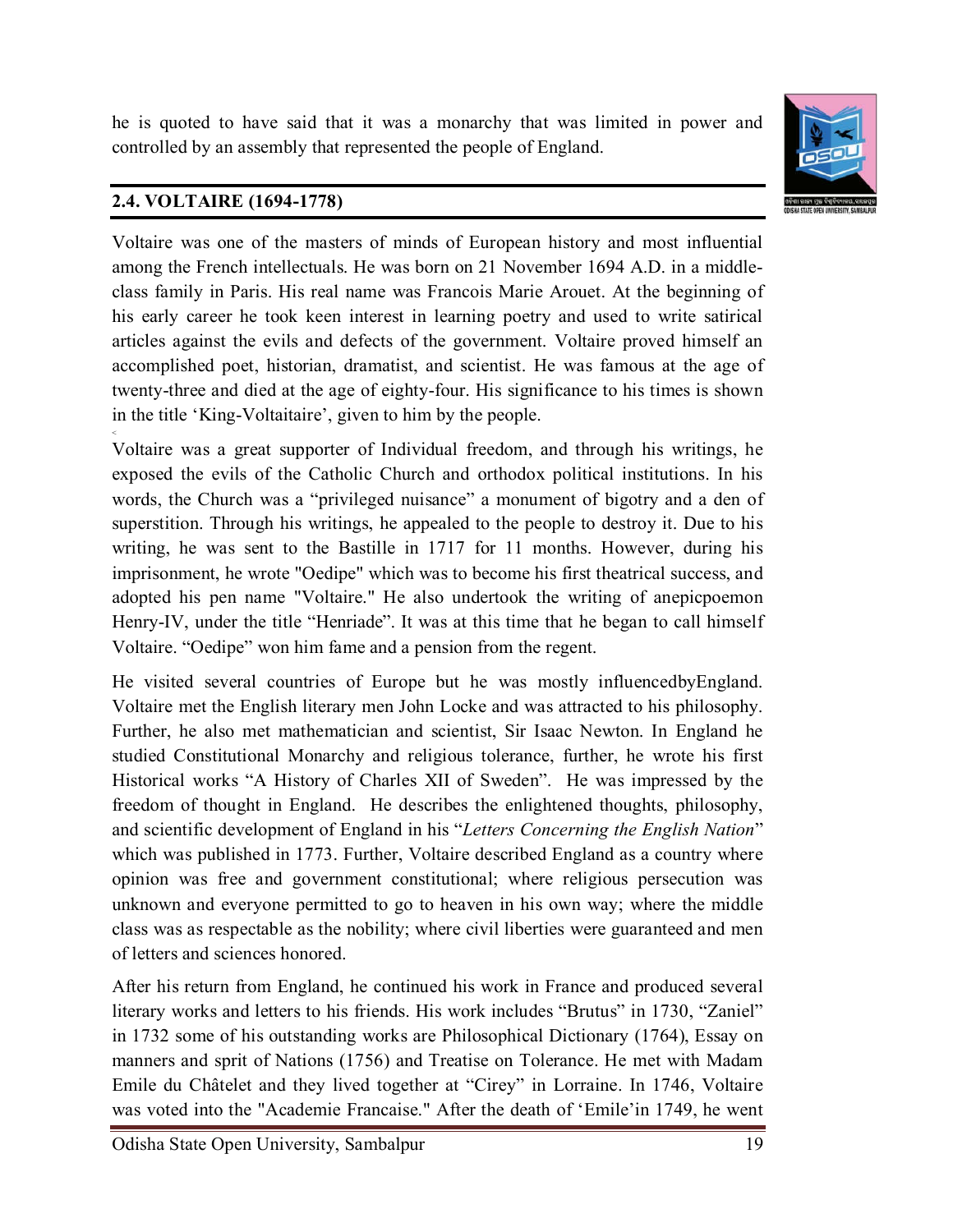to Prussia and met Frederick the Great. Voltaire moved to Potsdam, near Berlin in Germany. In 1753, Voltaire left Potsdam to return back to France.

In 1759, near the French-Swiss border Voltaire Purchased an estate called "Ferney" and lived there till his death in 1778, and later on "Ferney", became the Intellectual capital of Europe.



A prominent historian A.J. Grant has also remarked:

"Voltaire was of all of them the best known and the widest read thinker. His thoughts never went deep and he had made no original contributions, but he was very powerful in popularising ideas, Europe has never known. His wit and satire the clearness of his language and the humanity of his appeal pervade the  $18<sup>th</sup>$  century and French revolution.

One of the renowned historians C.D. Hazen describes Voltaire in the following words "He was a pillar of cloud by day and of fire by night for all who enlisted for the liberation of mankind".

Primarily Voltaire was not a political thinker but he raised his voice for the rights of every individual though he was not a democrat. He was not an atheist, he believed in God, but he did not believe in the Christian or in the Hebrew God and hated the Roman Catholic Church. Through his philosophical writings, Voltaire became the torchbearer of the French Revolution of 1789.

#### **2.5. ROUSSEAU (1712-1778)**

Jean Jacque Rousseau was born on 28 June 1712 in Geneva, Switzerland but he inhabited France. He was born in a middle-Class family and his father Isaac Rousseau was a watchmaker. His mother died nine days after his birth. Rousseau did not receive any regular education from any school, at the age of sixteen he left the city and got influenced by Roman Catholics at Turin. In 1742 he went to Paris and came in contact with the circle of Denis Diderot, who was the editor of the Encyclopaedia. In 1745 he met with 'Therese Levassear' who later on becomes his wife. During his early career, he adopted many professions, like that of a private secretary, the lac seller, and a Musician, etc, but could never get any success and he faced a severe economic crisis in his life. His autobiographical account '*Les Confessions'* (The Confessions) published in 1783, provide information about his turbulent life.

However, due to his writing, he gradually succeeded to influence contemporary French as well as European society. Rousseau emphasized equality, and work for the future generation. He believed that man should enjoy equal rights. Further, he used to say "Human beings are good by nature but are rendered corrupt by society", again he said, "This earth has not been made for one man but God has made it for all".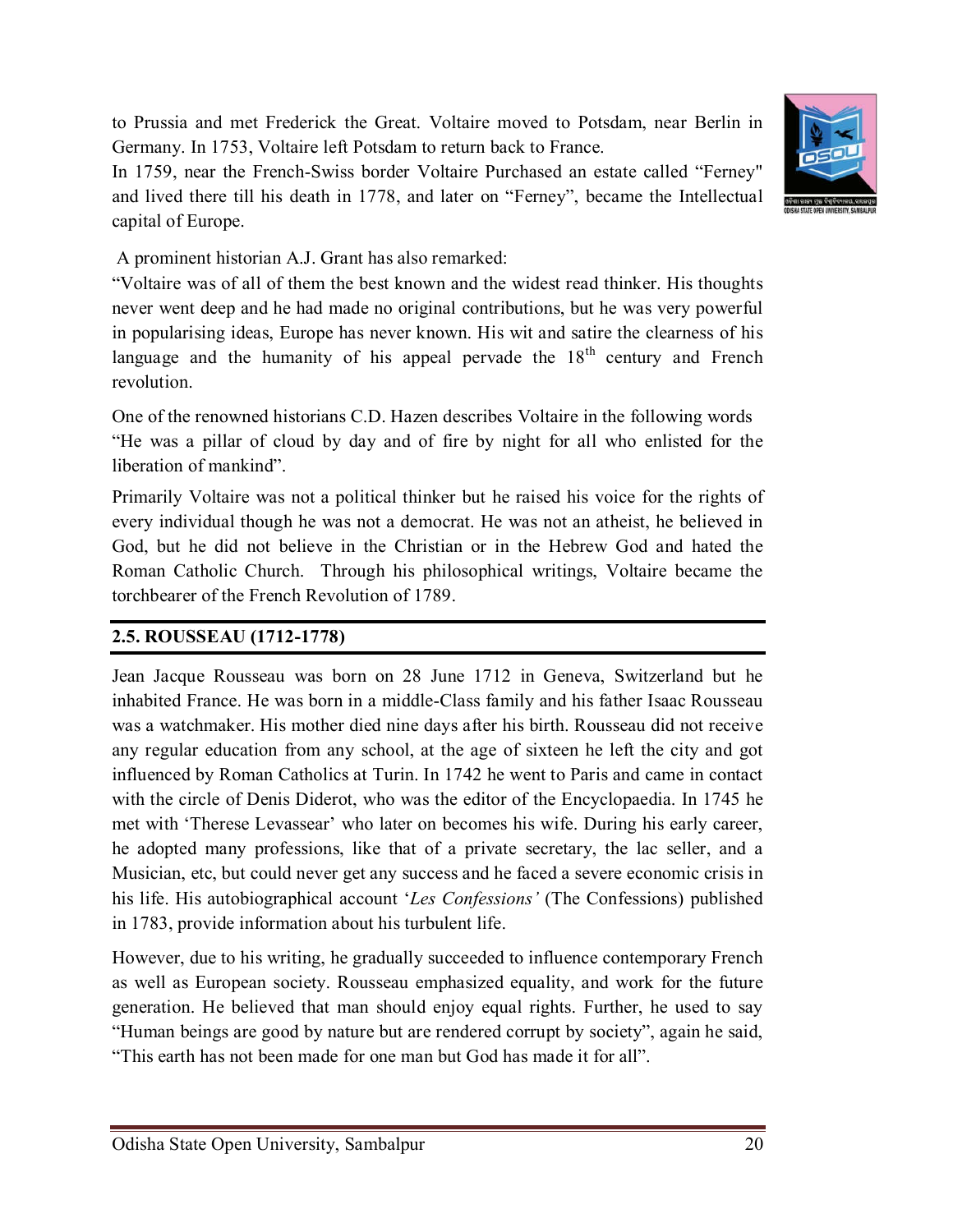In his book "Discourse on the Origins of Inequality" he has analyzed and focused on inequality, fraud, and exploitation of modern civilization. In his opinion, the natural man was far better than the modern one and his famous Slogan was "Go back to nature".



The famous book of Rousseau "Social contract", published in 1761 A.D, was based on the philosophy of John Locke. The book was one of the most influential books ever written. Opening with the starting statement of the book "*Man Was Born Free and Is Everywhere in Chain"*. He proceeded to outline a purely ideal state, which was in complete contrast to the one in which he lived. He discussed the fundamental rights of mankind. According to Rousseau, King should not consider him as the absolute monarch rather a servant of humanity and society. But if the King violates the agreement or misuses his power then it is subjected to the people who have the right to dethrone the King. The ideas and thoughts of Rousseau revolutionized the thinking of the French people and his book 'Social contract' came to be known as the 'Bible of revolution'. In addition, Rousseau contributed many other works such as 'Discourse on Political Economy (1755), 'The New Heloise' (1761), "Emile"(1762), 'Constitutional Program for Corsica' (1765), and 'Considerations on the Government of Poland(1772)'.

Rousseau criticized the economic inequality that prevailed in French society; according to him "No citizen should reach enough to be able to buy another, and none poor enough to be forced to sell himself". Although, many times the authorities take action against Rousseau to suppress his writings, always failed and his writings greatly influenced the French people for revolution. Rousseau breathed his last in 1792 but his thoughts continued to enlighten and spark the French people, which created the strong ground for the French revolution.

Medelian Observed that:

"Rousseau of all contemporary writers was the most discussed philosophers who created the most opposite sentiments of love and hate.

Further Prof. C.D. Hazen remarks on Rousseau that:

"In France thousand of enlightened townsfolk were very shortly to participate in a political, social, and religious revolution- of which the chief motives were to be Rousseau liberty, equality, fraternity, popular sovereignty democracy……"

# **2.6. DENIS DIDEROT (1713-1784) AND ENCYCLOPAEDIA**

Besides, Montesquieu, Voltaire, and Rousseau there were many other peoples whose writing enlightened the French society and 'Denis Diderot' was one of the most prominent among them. In 1732 Diderot received the Master of Arts degree from the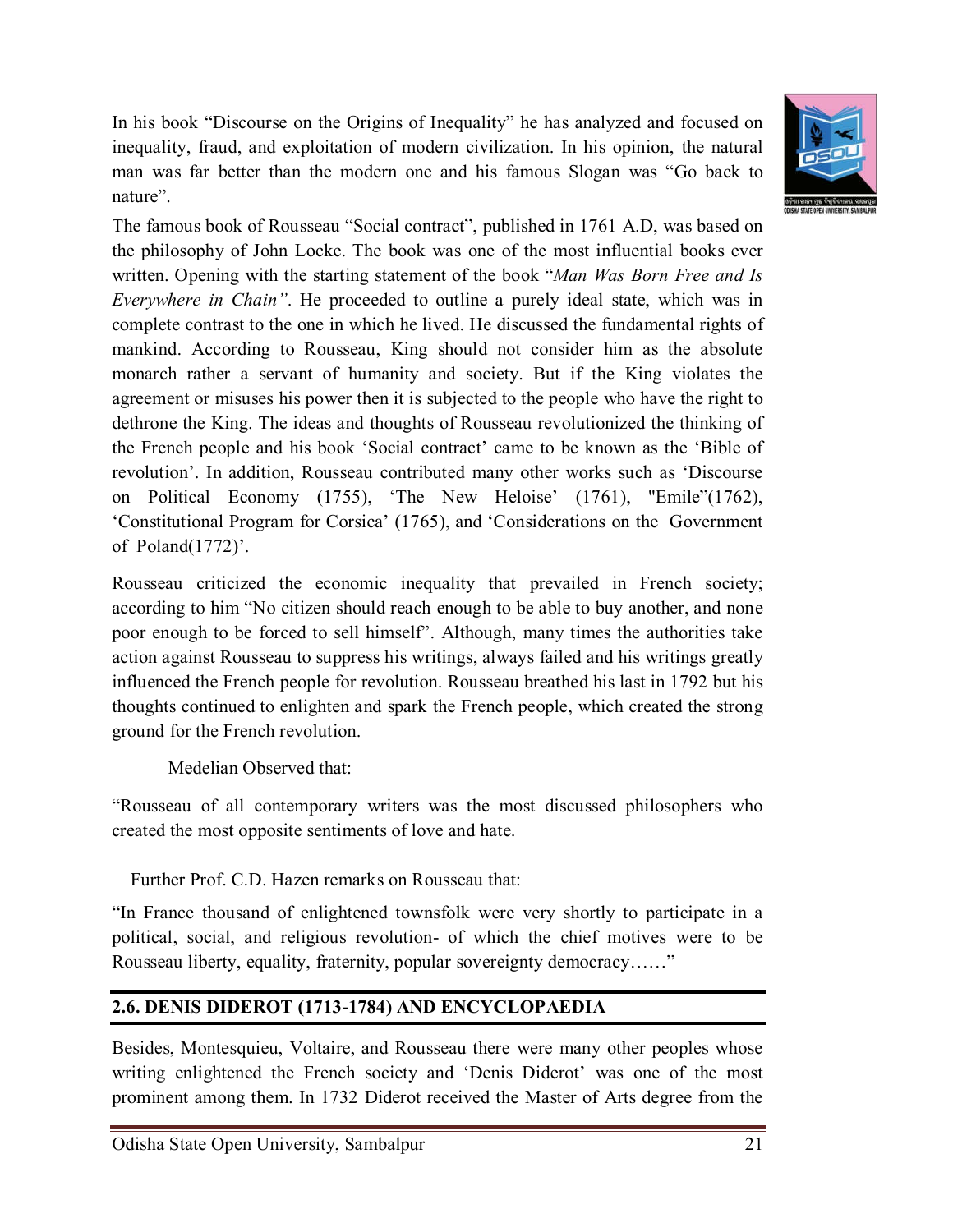University of Paris.His father expected him to study medicine or law, but Diderot spent his time with books. To maintain his economic conditions he worked for an Attorney, Clement de Ris, as a tutor and a freelance writer. For the first time in the 1740s, Diderot gained first notice as an English translator. Diderot wrote an article 'Letter on the Blind' and in this article he questioned the existence of God. For his opinion he was imprisoned for three months. In 1745 Diderot became the editor of the Encyclopaedia.



However, Diderot was strongly against the existing orthodox institutions. He edited a great Encyclopaedia which consisted of twelve volumes and it was done with the help of other scholars who continued their fighting against the French monarch. According to him all laws of the universe aim at doing good to man, whatever is not good for man and society is not rational". Further, he said the autocratic rulers and the priest had responsibility for all bitterness of the world.

In his works Diderot highlighted the Monopoly attitude of the French monarch, how they exploited the lower section of people and gave privileges to the upper section such as Clergies and Nobles, Besides, he highlighted the economic exploitation of French monarchs.

'Encyclopaedia' of Diderot, was highly popular among the people and it was published seventeen times from 1751 to 1772. The work of Voltaire, Montesquieu, Rousseau and Quency got special attention. They wrote an article on History and Economics. Besides, Diderot highlighted the corrupt administrative system, Economic exploitation, defective taxation, and blind beliefs of the French people.

However, the work of Denis Diderot played an important role to create a revolutionary attitude among the common people of France, and later on, it has contributed much to the outbreak of the French revolution.

### **2.7. PHYSIOCRATS**

The Physiocrats were eighteenth-century economists and social philosophers. French economist Francois Quesnay (1694–1774), founded the school of Physiocrats. He was born on June 1694 at Méré near Versailles. Quesnay belonged to a middle-class family. In 1744 he graduated as a doctor of medicine and was appointed as a royal Physician of the King's court. Although he was not opposing the autocratic form of government, he was against the existing economic policy of the French government and suggested implementing the free trade policy, new agricultural policy, and new taxation system.

In 1758 he published "Tableau économique" (Economic Table). Further, he published two other articles, on "Fermiers" (Farmers) and on "Grains".He was supported by Turgot, the finance minister of Louis XVI. According to the Physiocrats, the French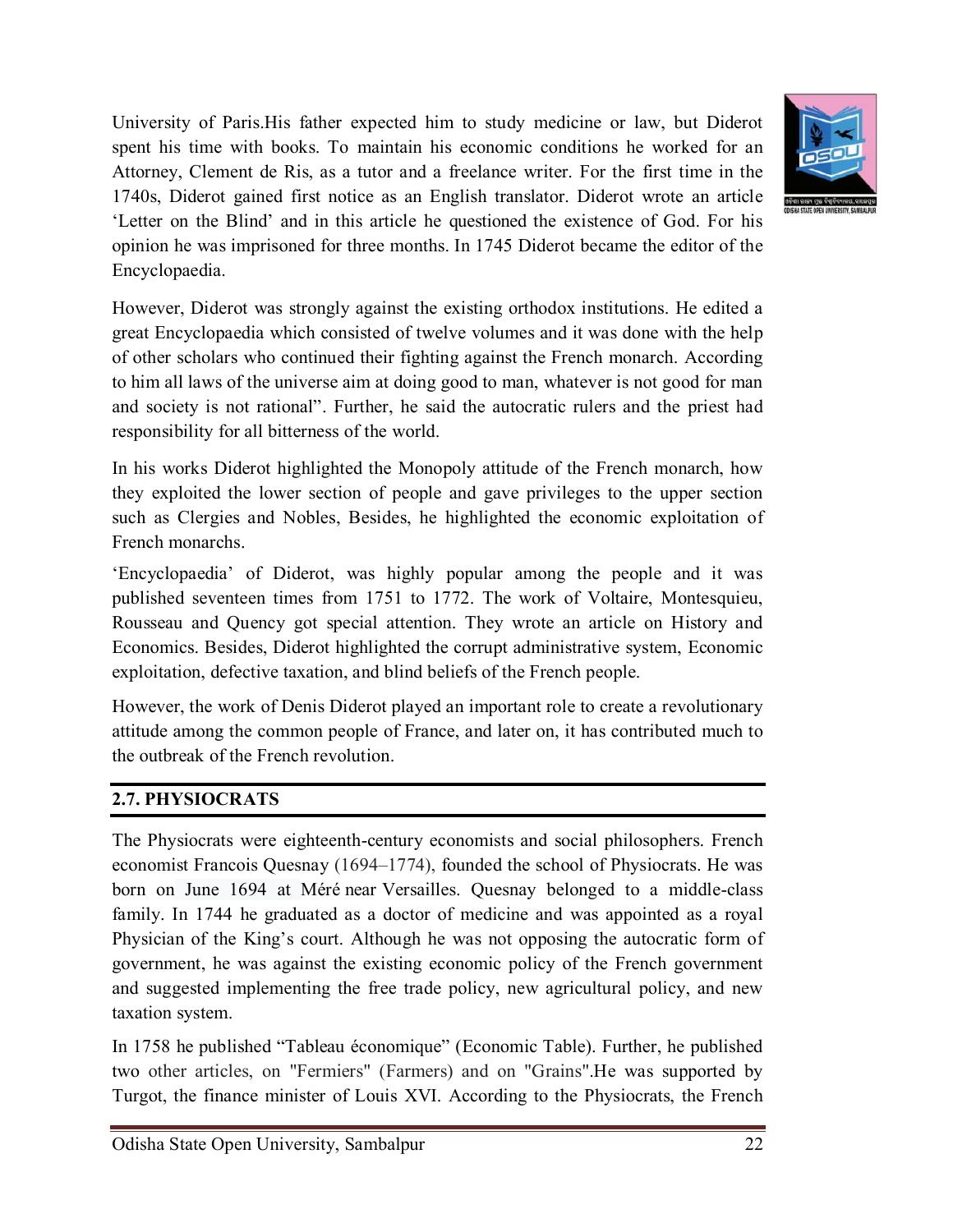

society was divided into three categories based on their productivity. In this section farmers stand in the first category because they were fully productive, the landowners stand in the second category and are considered as partially productive because they cooperated with the farmers in the use and improvement of land. The rest of the people belong to the third category because they were associated with trade and industry, and are considered entirely unproductive. However, the Physiocrats emphasized the economic development of the peoples and abolition of all indirect taxes and the imposition of a single tax on the net income from land.

### **2.8. LET US SUM UP**

Opinions and Views of Historians differ, and some historians question the role of Philosophers on the French revolution, rather they believed that the socio-economic and political conditions of France were responsible for the outbreak of the French revolution. However, Jules Michelet has pointed out that poverty and hunger was responsible for the French revolution. Further, Prof. Thomson remarked that there is no relation between the French philosophers and French Revolution. Prof. C.D Hazen too has pointed out that revolution was not caused by philosophers but by the conditions and evils of that the philosopher's national life. Further, he said did not cause the revolution, but they exposed the causes brilliantly, focused attention, compelled discussion, and aroused passion. Historians believe that the writings of philosophers gave influenced the educated and bourgeoisie a small group of the population but not the common people of French society, the common people. Besides, the philosophers had died before the French revolution and they never encouraged the people for open revolution or violence. Rather their writings awakened the common masses for reformation and developed new hopes for changes.

Although, the Intellectuals did not directly call for any open revolutions, but their writings and speeches created awareness among the people, who later on raised their voice against the corrupt system. Montesquieu rejected the "Divine Rights" of Kingship. Voltaire enlightened the people through his satirical writings against the clergies and nobles. Rousseau gave the ideas of democracy through his book "Social Contract". Besides, the 'Physiocrats' and Encyclopedists played an important role and they continuously exposed the economic policy of the government, which led to revolution.

#### **2.9. KEYWORDS**

#### Philosophe: Philosopher

Physiocrat: A school of economists founded in 18th-century France

Encyclopedist: A Person who writes, edits, or contributes to an encyclopedia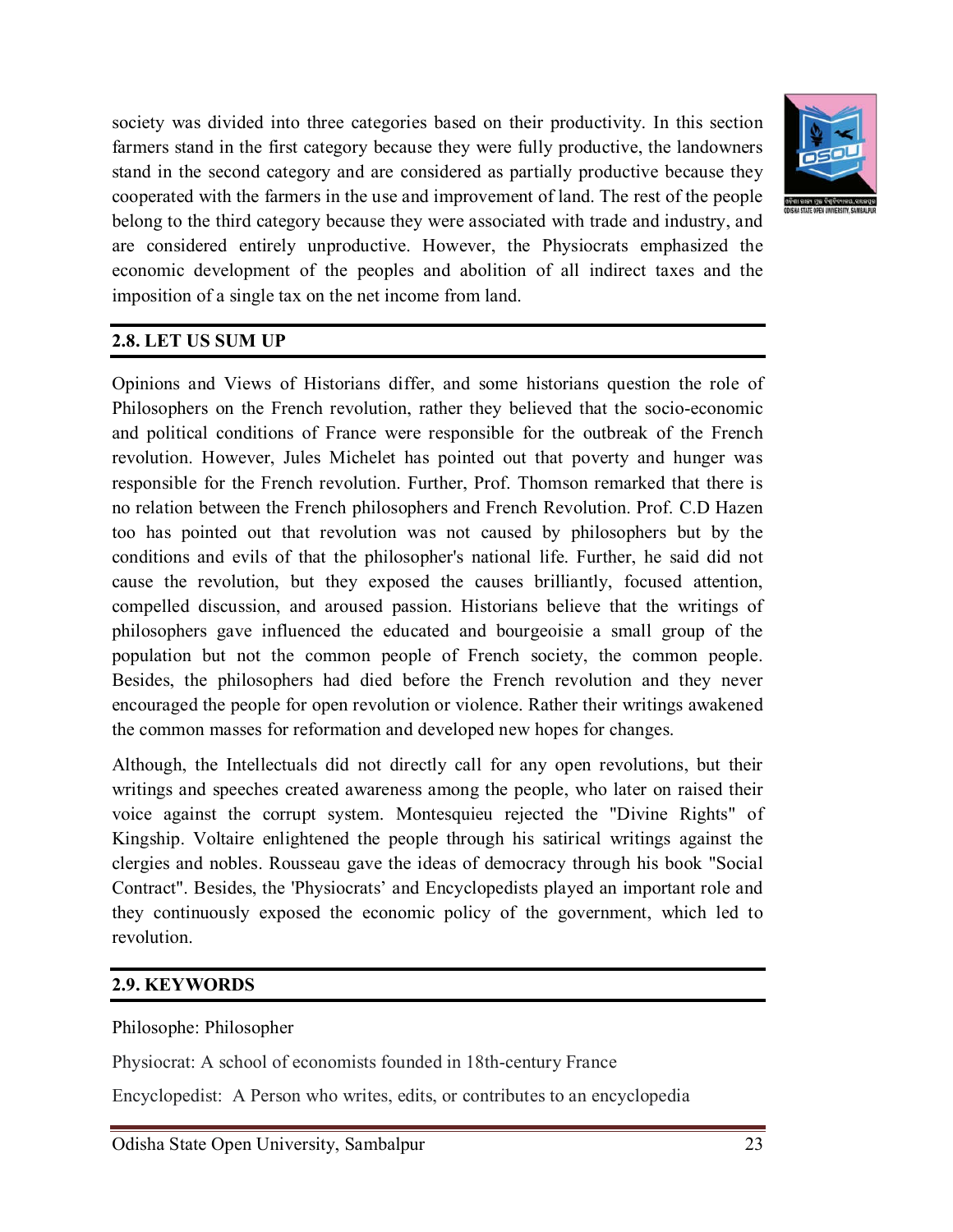## **2.10. EXERCISE**



1. Write a Note on Voltaire's?

………………………………………………………………………………………… ………………………………………………………………………………………… ………………………………………………………………………………………… …………………………………………………………………………………………

### 2. Who were the Physiocrats?

………………………………………………………………………………………… ………………………………………………………………………………………… ………………………………………………………………………………………… ………………………………………………………………………………………… ………………………………………………….......................................................... 3. How French Philosophers were responsible for the outbreak of revolution? ………………………………………………………………………………………… ………………………………………………………………………………………… ………………………………………………………………………………………… ………………………………………………………………………………………… ………………………………....................................................................................... 4. Write a note on Rousseau? ………………………………………………………………………………………… ………………………………………………………………………………………… ………………………………………………………………………………………… ………………………………………………………………………………………… …………………………………………………........................................................... 5. Who was Montesquieu? ………………………………………………………………………………………… ………………………………………………………………………………………… …………………………………………………………………………………………

### **2.11. SUGGESTED READING**

P. Maiti. 1997. *A History of Europe 1789-1919*, Shreedhar Prakashani, Calcutta

Israel, Jonathan. 2010.*A Revolution of the Mind: Radical Enlightenment and the Intellectual Origins of Modern Democracy*, Princeton: Princeton University Press.

C. D. Hazen. 1971. *Modern Europe up to 1945*, S. Chand & Co (Pvt) LTD, New Delhi Michelet, Jules. *The History of the French Revolution* (Charles Cocks, trans., 1847)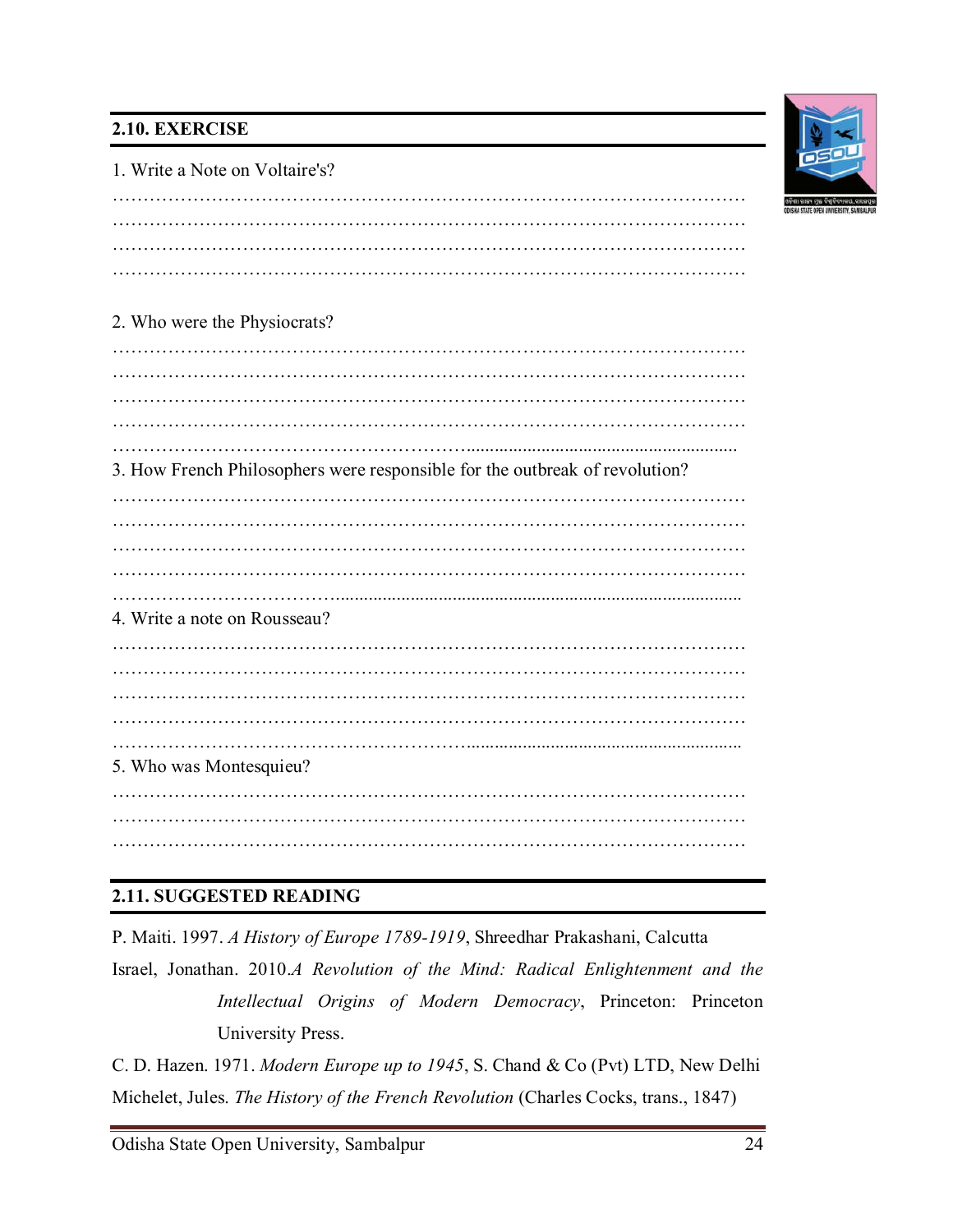# **UNIT-3: ROLE OF THE MIDDLE CLASS IN THE FRENCH REVOLUTION**



#### **Structures**

٦

- 3.0 Learning Objectives
- 3.1 Introduction
- 3.2 Background of the emergence of the middle class
- 3.3 Composition of the middle bourgeoisie class in French society
	- 3.3.1 Nature and characteristics of Middle Class
- 3.4 Role of the middle class in the French revolution
- 3.5 French revolution as bourgeoisie revolution: a Marxist analysis

3.5.1 Marx's prophecy on the Future of Middle class/Bourgeoisie

- 3.6 Let Sum Up
- 3.7 Exercise
- 3.8 Suggested Readings

### **3.0. LEARNING OBJECTIVES**

In previous chapters, we have discussed the socio, economic and political conditions of France on the eve of the French revolution. The second chapter gives information about how French intellectuals enlightened the French society and prepared ground for the French revolution. However, after reading the present units you will know about:

- The middle-class society in Europe and France
- The factor responsible for the emergence of the middle class in France
- Composition of the Bourgeoisie
- Marxist views on French Middle Class.

### **3.1. INTRODUCTION**

The middle class as a distinct class emerged in Europe as a result of changing economy and society that developed in the wake of the decline in the power of the feudal aristocracy and clergy. The middle class consisted of numerous occupational groups which became economically powerful and politically vociferous in Europe from the  $18<sup>th</sup>$  century onwards. They were called middle class because this class stood in between the ruling feudal and clergy classes on the top and peasant and artisan at the bottom. According to Lenore O' Boyle, the author of the article *The Middle Class*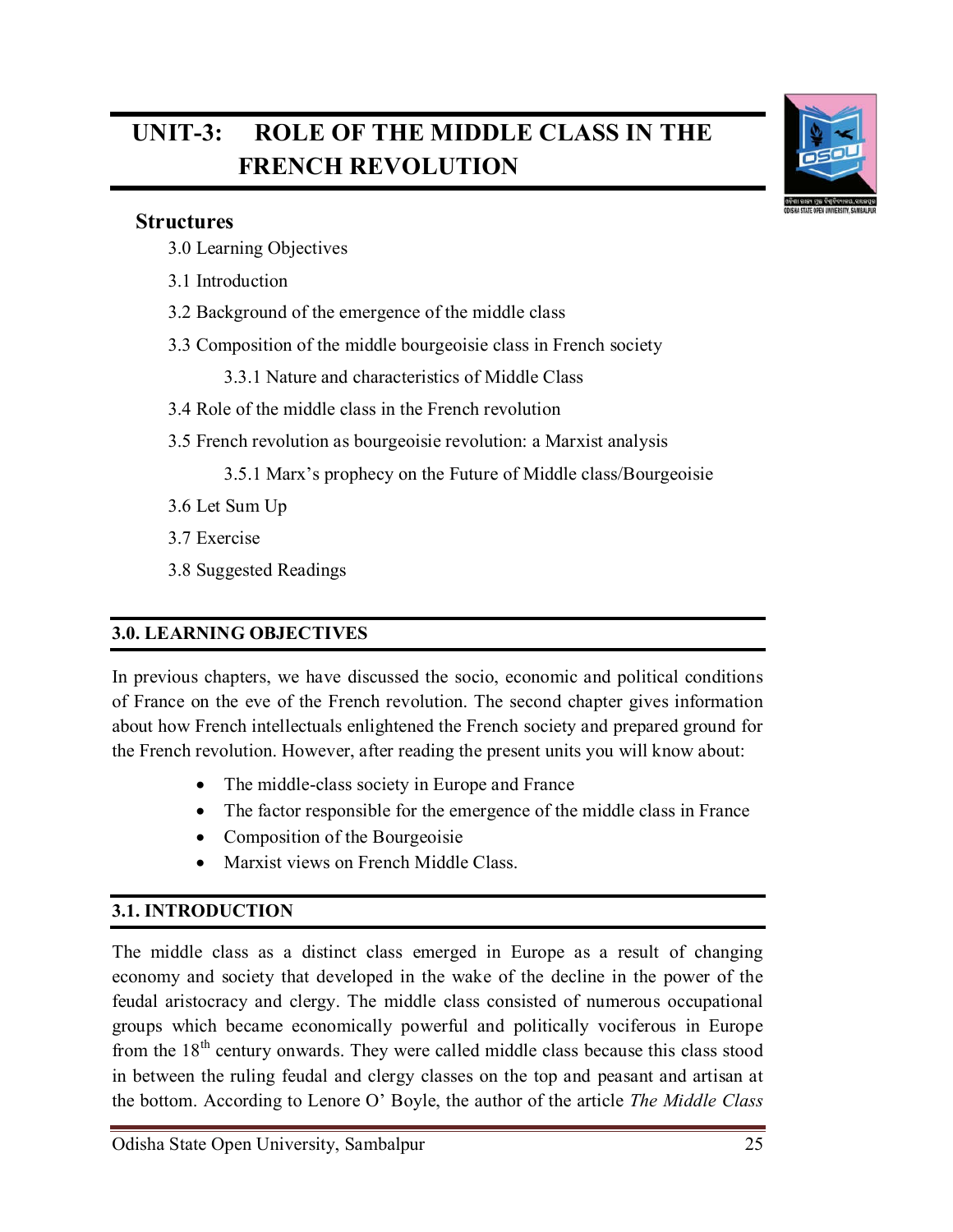*in Western Europe, 1815-1848 published in American Historical Review (1966) "*middle class included all "the middling ranks of society . . . intermediate between the laboring class and the aristocratic landowners. (826)" Middle class in the context of the French revolution was also called Bourgeoisie comprising wealthy shopkeepers, artisans, lawyers, bureaucrats, merchants and university professors. The world bourgeoisie is derived from the term burghs, which means towns. People who inhabited towns were called burgess or bourgeoisie.



#### **3.2. BACKGROUND OF THE EMERGENCE OF THE MIDDLE CLASS**

The growth of towns and cities i.e urban centers in the  $14<sup>th</sup>$  century onwards represented the beginning of a shift in European society and economy. The decline of feudalism was accompanied by the rise of a new urban landscape and a new urban class. This urban space was inhabited by new social classes such as new landed gentry, businessmen, merchants, lawyers, university-educated people, etc. New social groups of urban centers became economically rich and politically vociferous. Urban centers provided job opportunities for the ordinary people who moved out of the stranglehold of feudal society and economy to find freedom in cities. Renaissance and reformation brought about a change in the mindset. Middle Class or bourgeoisie questioned the idea of divine kingship, absolutism, and a society based on privileges and hereditary status. The closed feudal society, polity, and economy were questioned by urban people who sniffed the air of freedom.

The bourgeois needed greater freedom to expand their trade operations and expansion of economic activities. They stood against the feudal authorities and became more progressive. For a segment of this class, wealth came by employing labor (industrial capital), for others, it came through trade (merchant capital), for some from banking and finance (finance capital) or using land in a capitalist manner (landed capital). Mostly the industrial capitalists, who employed a large number of the laborer to create capital, became the leading sector of the bourgeoisie, whose economic activities ultimately changed the society. By employing workers industrial capital created the surplus value that could take on various forms such as profit, rent, and interest. The industrial capitalist mostly became dominant politically and ideologically by the midnineteenth century in Britain.

However, in Western Europe, the second half of the nineteenth century can be characterized as the age of the bourgeoisie. Although, in Eastern part, the bourgeoisie which attained its own identity and wealth, was yet to exert its hegemony, in general, throughout Western Europe, the most influential sections of the bourgeoisie were bankers, factory owners, and mine owners i.e. capitalists, who emerged especially after the 1850s. With the rise of bourgeoisie culture, there too emerged a new trend of capital accumulation through different means. The industrial bourgeoisie not only remained confined to the manufacture of industrial products, but were integrated with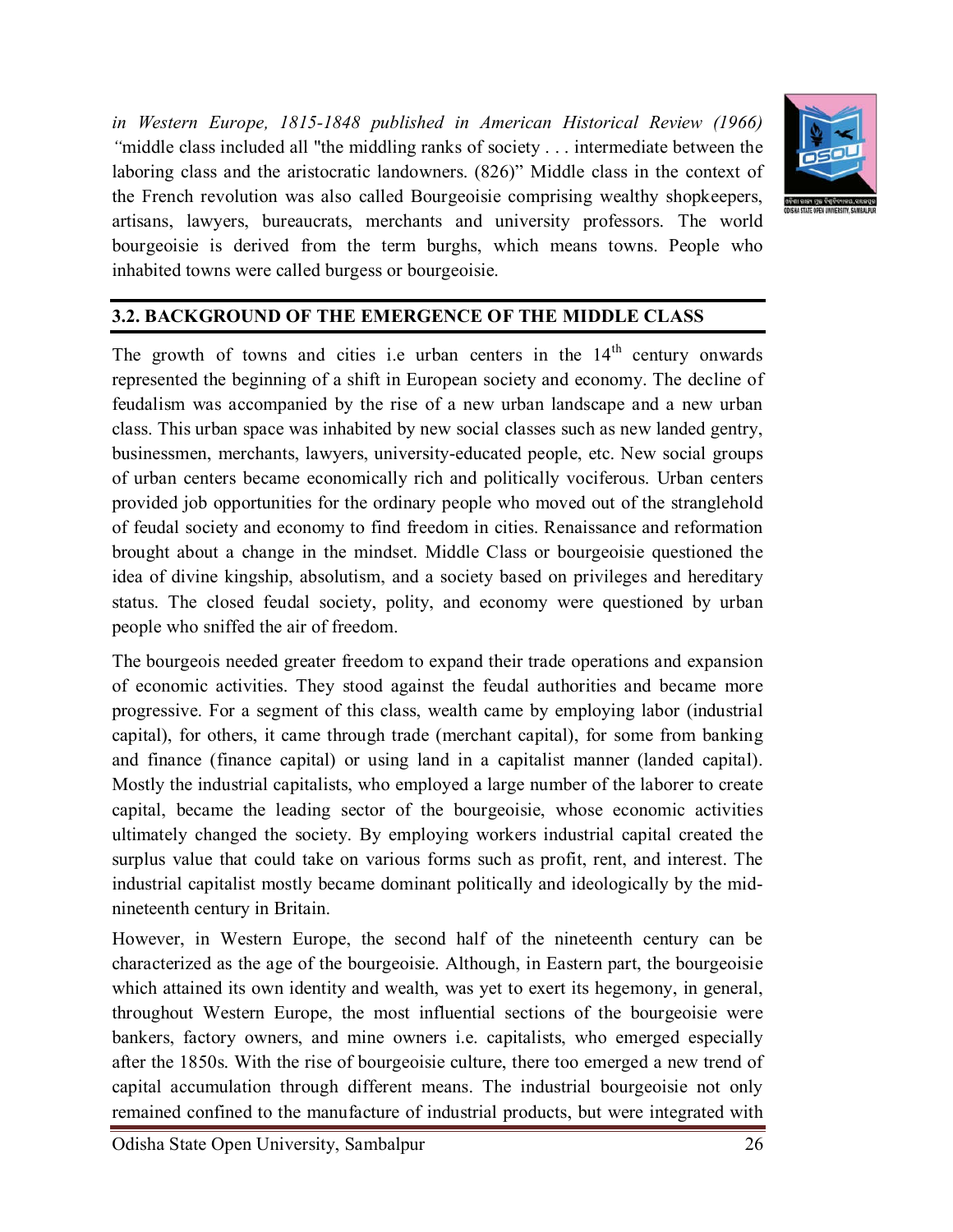finance and banking sectors for more income generation. Because of the emergence of the bourgeoisie, industrial wealth became the index of social advance. The bourgeoisie had a great dominance over political activities which was marked in different European countries. Even many European countries made laws that best suited the economic interest of the bourgeoisie.



The bourgeoisie also included the professional classes who were a salaried personels that grew with the growth of bureaucracy, health and medicine sectors, law and order, education, publication, etc., as an industry with a new system of patronage linked to mass production. A democratic idea prevailed among these classes that contributed to their expansion and inequality that created the hegemony of the bourgeoisie as a class through them. The higher and the more influential positions were held by numbers of the wealthy strata among the bourgeoisie. The entire bourgeoisie preferred to maintain distance from the landed aristocracy and the monarchy as they grew in strength and significance. Mostly they were regarded as elite class people everywhere and played dominant role both in politics and the economy. The bourgeoisie across Europe had different religious affiliations like Catholic, Protestant, etc. In general, almost all the bourgeoisie of Europe had an influential position in socio-economic and political affairs.

The French Revolution 1789 represented a revolutionary attempt to change the ancient regime which represented the world of feudalism to a new world that represented the shifting economy, society, and demography of Europe operating since the  $15<sup>th</sup>$  century.

### **3.3. COMPOSITION OF THE MIDDLE CLASS IN FRENCH SOCIETY**

Out of the 25 million French populations, 93% population belonged to the third estate. The middle class was divided into upper bourgeois and middle bourgeois. The Upper Bourgeoisie was wealthy. They were capitalists, and bank proprietors. They provided huge loans to the government. They invested a huge amount of wealth for the reconstruction of Paris and drew vast profits from such investment. However, they had no access to political power as enjoyed by the aristocracy. This kind of injustice and deprevatron very much injured the variety of the upper bourgeoisie, many of whom were influenced by the ideas of philosophers. The middle bourgeois were merchants. They nourished a strong grievance against the government for the restrictions imposed on their trade and movement of goods. The bourgeois as a class resented the special privileges and the closed status of the aristocracy. "Since the doors were everywhere closed, the only course was to break them down". The bourgeois claimed equality of rights with a view to break the special privileges of the aristocracy. The lower Middle Class or The petty bourgeoisie included the professionals like lawyers; teachers and job holders, and doctors. They were mostly exposed to the ideas of philosophies and drank deeply from the cup of philosophy. They were most determined to wreck the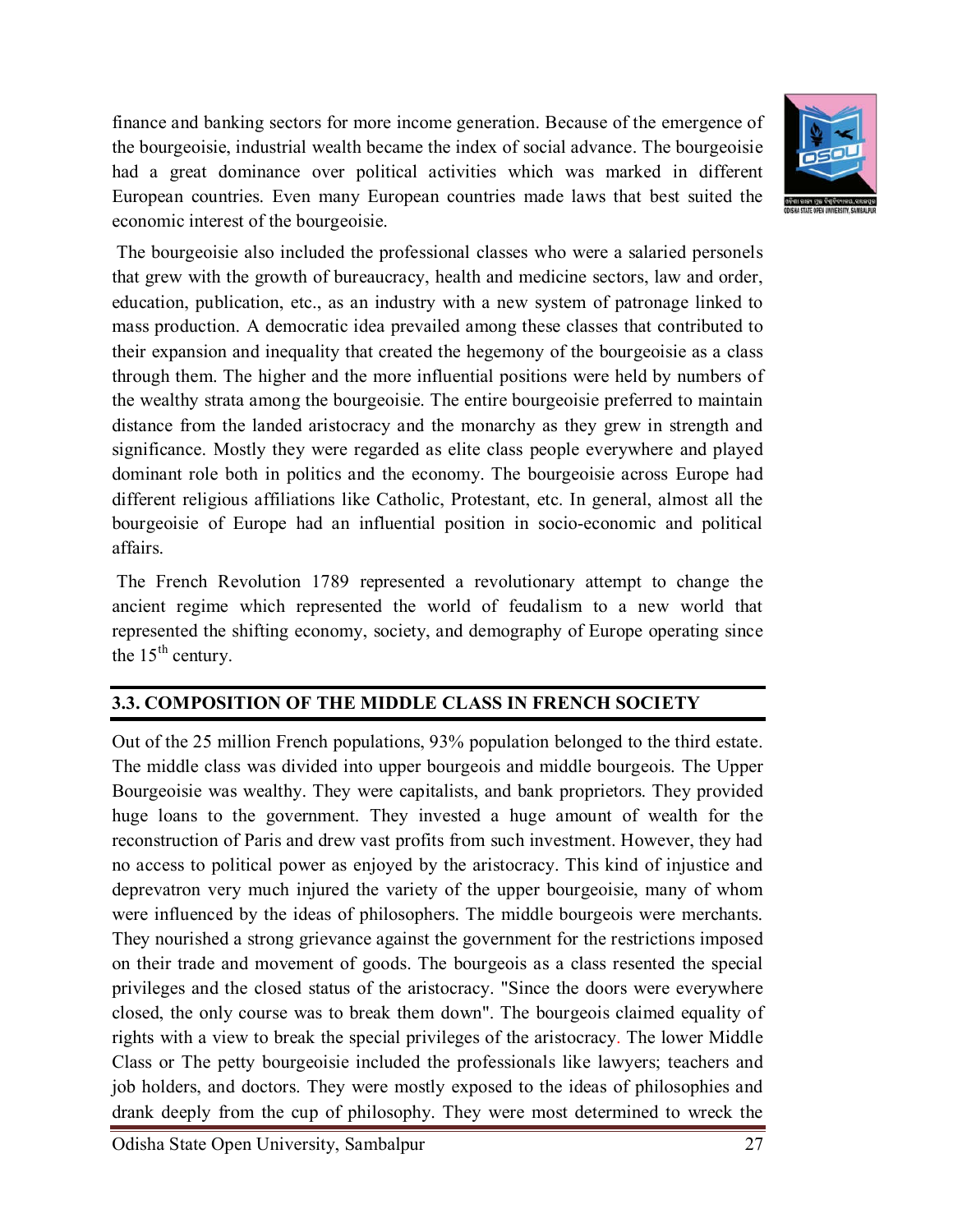unjust privileges of the nobility and wreck royal autocracy. They wanted reforms to open the door for their entry into the aristocratic class.



#### **3.3.1 Nature and characteristics of Middle Class**

From translations of Aristotle's Politics that were circulating at the time of the French Revolution, the nature of the middle class can be discerned. Aristotle considers in his book *Polity* that *"*communities are composed of three classes of men: men encumbered by wealth, men oppressed by poverty, and men enjoying a happy medium of fortune" If the middle class, or the class of "modest comfort," is wiser, this is because it "can comply more readily than any other with the counsels of reason, which are so hard to attend to when one enjoys some extraordinary advantage, of beauty, strength, birth, or wealth, or when one suffers from some excessive inferiority, through poverty, weakness, or obscurity.*"* In this sense, "the power of the middle class is a rampart against tyranny, which is the offspring of the natural tendency toward oligarchy among the rich, or toward demagogy among the poor." *"The best commonwealth is one in which middling men most abound and prove to be, if not more powerful than both, at least superior to either of the extremes. . . Wherever extreme wealth is found beside extreme indigence, these two excesses lead either to absolute demagogy or pure oligarchy."*

 According to Aristotle, a numerous middle class guarantees the State, a level of equality capable of ensuring peace by silencing the insatiable cupidity of one side and the envy of the other. *"What the polity requires above all is equal and similar men, qualities most often found in middling positions."* Having emphasized that the middle class dislikes revolutions and instability, Aristotle notes that they have a final advantage, namely a sense of the general interest.

Therefore, the middle class wanted to change but not a violent change; it wanted position and power but not at the cost of peace. They were driven by rationality rather than a demagogue. They had achieved wealth by the investment of money or through their education. Moreover, they were a bulwark against tyranny.

Lefevre has pointed out that the doctrine of equality was a handy weapon for the bourgeoisie of 1789 to attain power and equal status with the aristocracy. The French

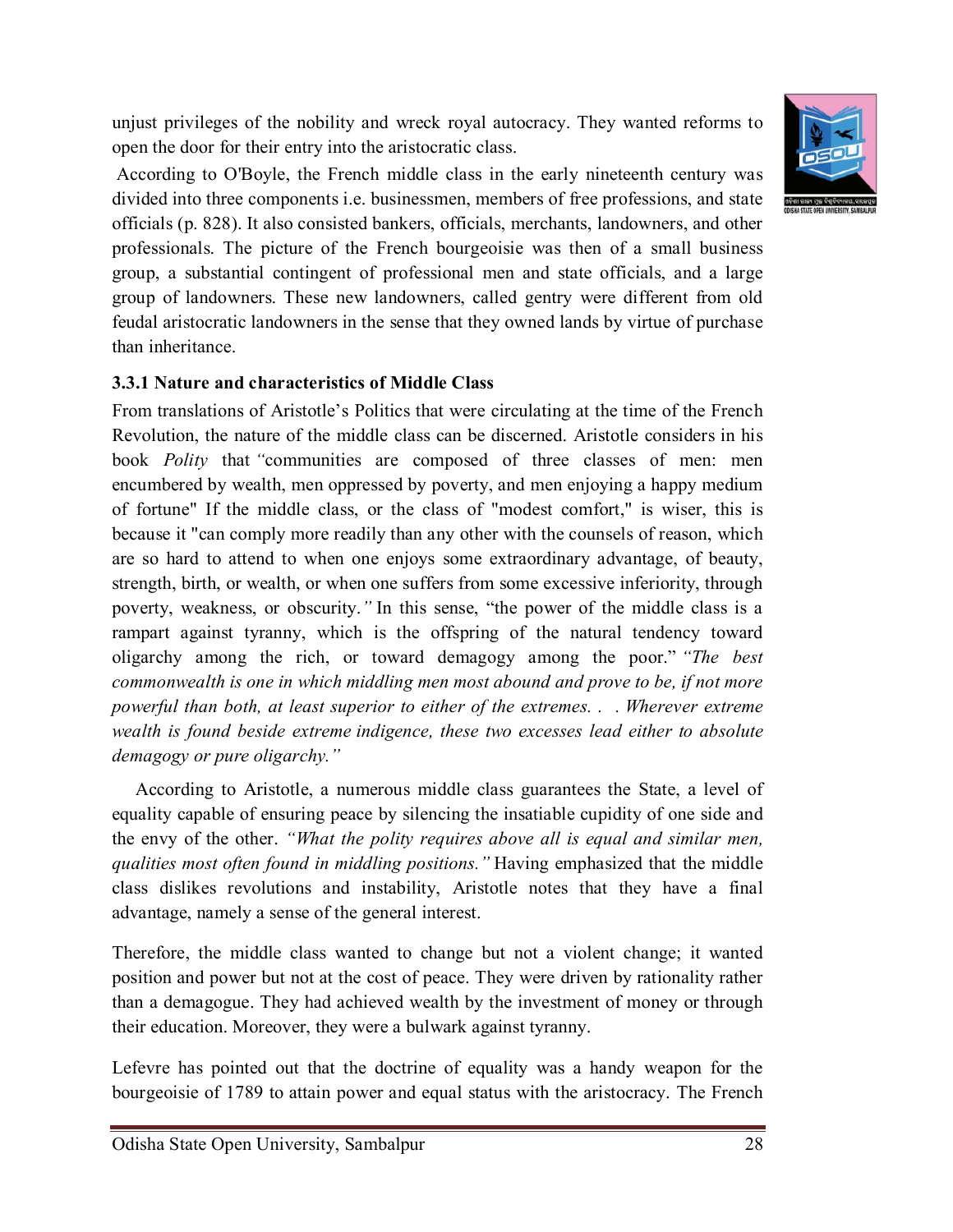bourgeoisie was an undemocratic class who wanted to enjoy equality with the aristocracy. But they were unwilling to share same equality with the men living at the bottom."The perfect type of bourgeois of 1789 combined hatred of nobles with destruct of the mob." Napoleon remarked, "What made the Revolution? Vanity. Liberty was only the excuse." The vanity of the bourgeoisie injured by the haughtiness of the aristocracy hardened their determination to wreak the privileges of the nobles. According to Thampson, "All branches of upper-middle-class were inclined to criticize the aristocracy and aspired for noble status."



### **3.4. ROLE OF THE MIDDLE CLASS IN THE FRENCH REVOLUTION**

The immediate background of the french revolution was the convening of the estate General, a legislative body of different groups in the face of mounting debt of the French state. The king Louis XVI wanted economic reform in the looming prospect of debt default by the sovereign French state. But the Estate Generals consisted of block voting of three separate estates. The first estate of Clergy consisting of 0.5 % of the total population owned 10 percent of the land and enjoyed tax exemption. So also the Second Estate of Nobles. Both the Nobles of Sword and Nobles of Robes, consisting of 35, 0000 population controlled about 20 % of the land and occupied all military, bureaucratic, and church positions. They also enjoyed tax exemption. The third estate comprised the rest of the population, including peasants, artisans, and bourgeoisie, and all the legal and extralegal tax burden fell on this Estate. When Louis XVI proposed tax reforms in the Estates-General, the first two estates came together to block royal proposals for tax reforms. As mentioned earlier, the voting in the Estate General was not based on the numerical majority but based on block votes. Therefore the Third estate comprising 98 % of the total population had one block vote whereas clergy consisting of 0.5 % also enjoyed one vote. This prompted the 'Third Estate' to move out of the Estate General. They moved out of the Estate General and formed a National Assembly and took an oath in a tennis court. It is at this moment that Abbe Seyes, a member of the Third Estate, wrote a pamphlet titled 'What is Third Estate'. In this pamphlet, Abbe Seyes, himself a bourgeoise claimed that 'It represents the nation'. 'The Third estate is everything and nothing. This means that it represents the French nation without having any voice in the affairs of governance. When the Third Estate declared itself a National Assembly, it was merely underscoring the point that it represented the French nation. As Abbe Siyes wrote: 1. What is the Third Estate? – Everything. 2. What has it been so far in the political order? – Nothing. 3. What does it ask to be? - Something. In this summing up of the nature and history of the third estate, the middle-class bourgeoisie was articulating the aspiration and demands of this new class. This articulation underlines the fact that the Third Estate has not had any true representatives in the Estates-General. Thus its political rights have been nonexistent. [What is the third estate? 2: 'What has the Third Estate been until now?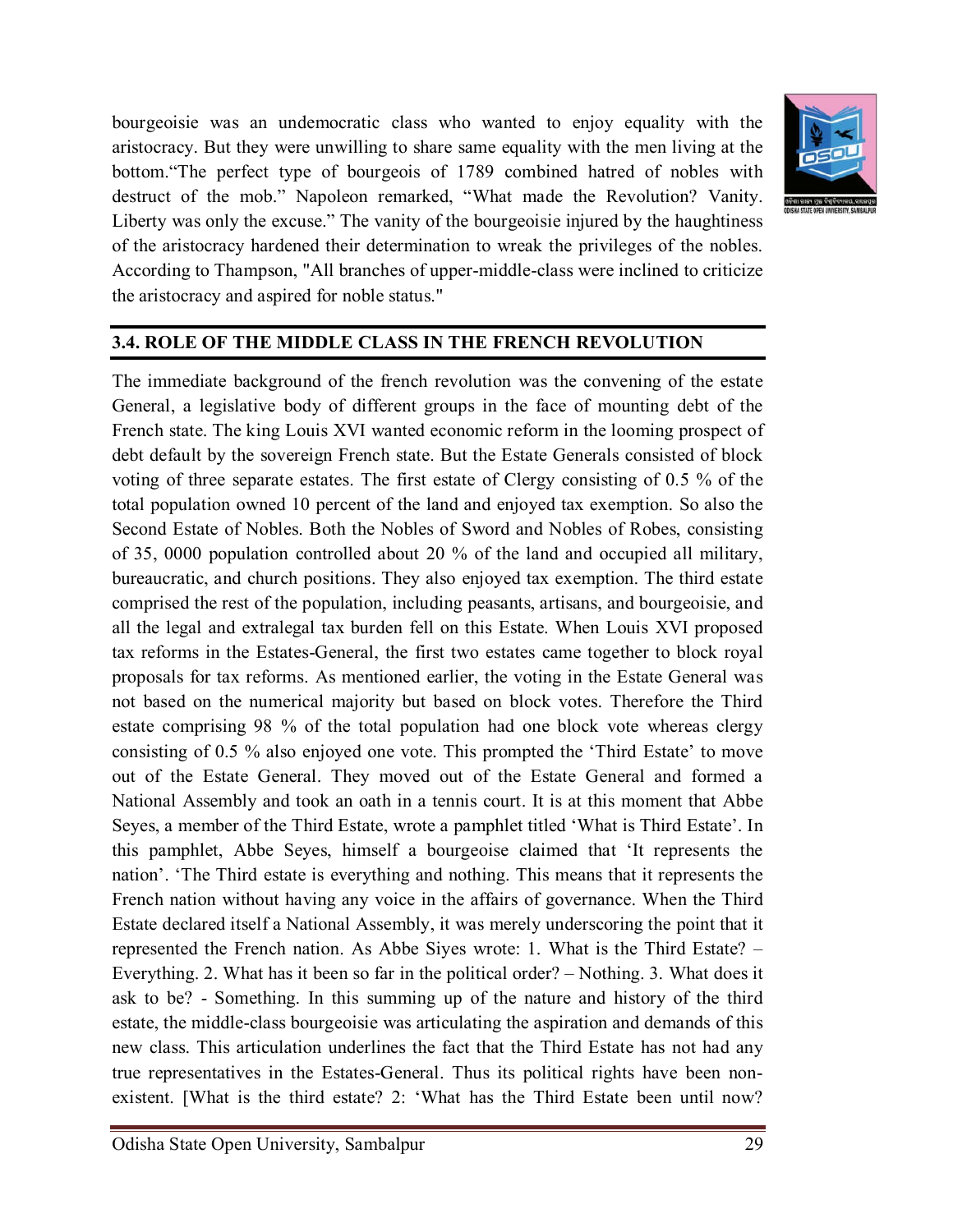

Nothing'] The Third Estate thus contains everything proper to the nation, and those who do not belong to the Third Estate cannot be seen as part of the nation. What is the Third Estate? Everything. [What is the third estate? 1: 'The Third Estate is the complete nation']. Therefore, in this articulation, the French middle class demanded a greater say of the middle class in the governance of the French state. Further, it arrogated unto itself as representing the voice of the nation. Thirdly, it demanded that the number of its deputies be equal to that of the two privileged orders. The third demand was that the Estates-General should vote, not by orders, but by heads. In one sense the middle class was articulating for representative government; wider suffrage and inalienable rights of individuals and citizens. It articulated the notion of citizenship.

The Middle class wanted not a violent revolution but a greater say of the middle class and ushering of constitutional monarchy. The fact that revolutionary France turned a more radical turn was because of a series of circumstances and events that unfolded from 1791 onwards.

# **3.5. FRENCH REVOLUTIONS AS BOURGEOISE REVOLUTION: A MARXIST ANALYSIS**

Bourgeoisie was also those who lived from their invested income or property, thus "living nobly" and constituting a distinct social category that had its representation in municipal politics. In addition, the bourgeoisie often enjoyed certain privileges that were called the "rights of the city." In the nineteenth century, most notably in the work of Karl Marx and other socialist writers, the French Revolution was described as a bourgeois revolution in which a mercantile –capitalist bourgeoisie overthrew the feudal aristocracy to remake society according to capitalist interests and values, thereby paving the way for the Industrial Revolution.

### **3.5.1 Marx's prophecy on the Future of Middle class/Bourgeoisie**

Marx prophesied the disappearance of the middle class in the high noon of capitalism. According to him, the process of economic modernization would lead to the vanishing of the "petty bourgeoisie" (a term he preferred to "the middle class"). Squeezed between the proletariat and the capitalist class and which he identifies as the selfemployed petty bourgeoisie working in the trade, crafts, and professions, these intermediate categories would necessarily fall on one side or the other, and for the most part into the proletariat. The demise of the middle class was programmed by the very logic of the development of capitalism. The middle class would not survive the concentration of large-scale industry, mechanization, the rise of department stores, and financial coalitions. However, capitalism led to a differentiated working class with some, aligned to capitalists than with the world of proletariat. As Raymond Aron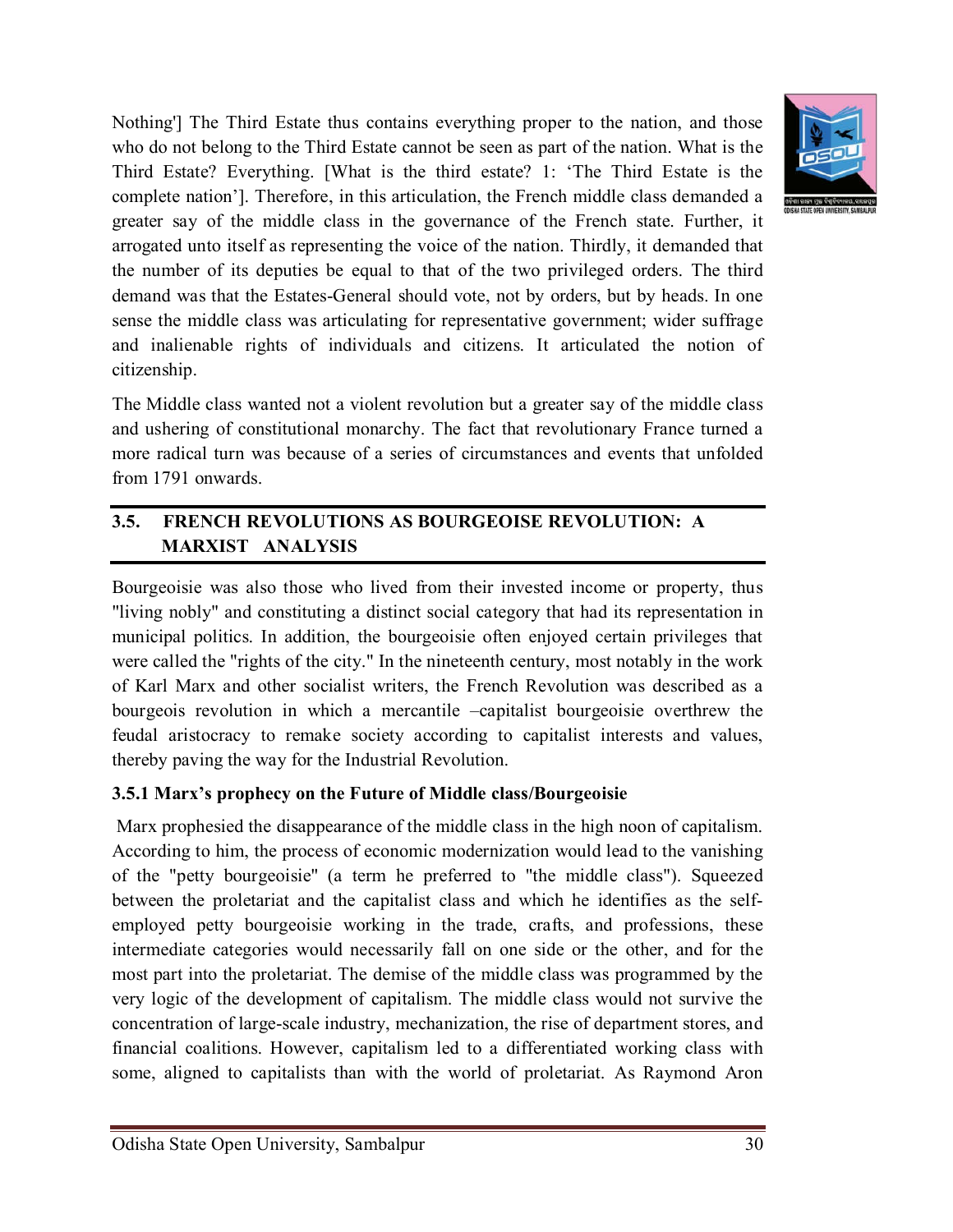wrote so lucidly in 1939, "The heterogeneity of the middle class cannot easily support more than a partial, abstract unity."



## **3.6. LET US SUM UP**

The views and opinion may differ on the role of middle-class people in the French revolution but we cannot forget they were the highest in numbers, and they were the highest taxpayers of the nation. They provide financial support to the King, and they controlled the trade and commerce of France, but never enjoyed any privilege like Nobles and clergy. Out of the 1214 seats of the Estate General the third Estate got 621 seats and the other two states got 593 seats together. Further the third estate was strengthened by the addition of 149 declassed clergy and 47 declassed nobles. So the total strength of the Third Estate was  $621+149+47=817$ , and they had a clear majority if the vote was taken per head. Among the third estate, there were 20% lawyers, 5% service holders, 13% merchants, and industrialists, and merchants and 7.9% peasant's leaders, who belonged to the gentry's class. The members of the third estate formed the patriotic party; and the outstanding leaders were Lafayette, Lameth, Abbe Siyas, and Mirabeau. These leaders were much superior to the leaders of the nobility. The middle class was educated, united, and equipped themselves for revolution. The middle-class had people were not only influenced by the ideas of the philosophers but they strictly followed the ideas of philosophers. The 'Social Contract' of Rousseau was highly popularized among the middle class.

Several times they demanded and stood for equality, such as the abolition of feudal taxes, equal status for all. Especially the bourgeoisie was the claim, for abolition of the privilege arising out of birth in high families was demanded. The bourgeoisie also protested against the pollution of culture by cabaret dancing which spoiled the youth. They too raised demand for compensation for the failure of the potato crop but they never got any success. Louis XVI, failed to manage the situation and never took any decision in favor of middle-class people. However, the bourgeoisie succeded in creating an atmosphere against the ancient regime and class supremacy of nobles, which prevailed in France since medieval times and finally they prepared ground and declared revolution against the French monarch.

#### **3.7. EXERCISE**

1. Write a note on the Role of the Middle Class in the French Revolution?

………………………………………………………………………………… ………………………………………………………………………………… …………………………………………………………………………………